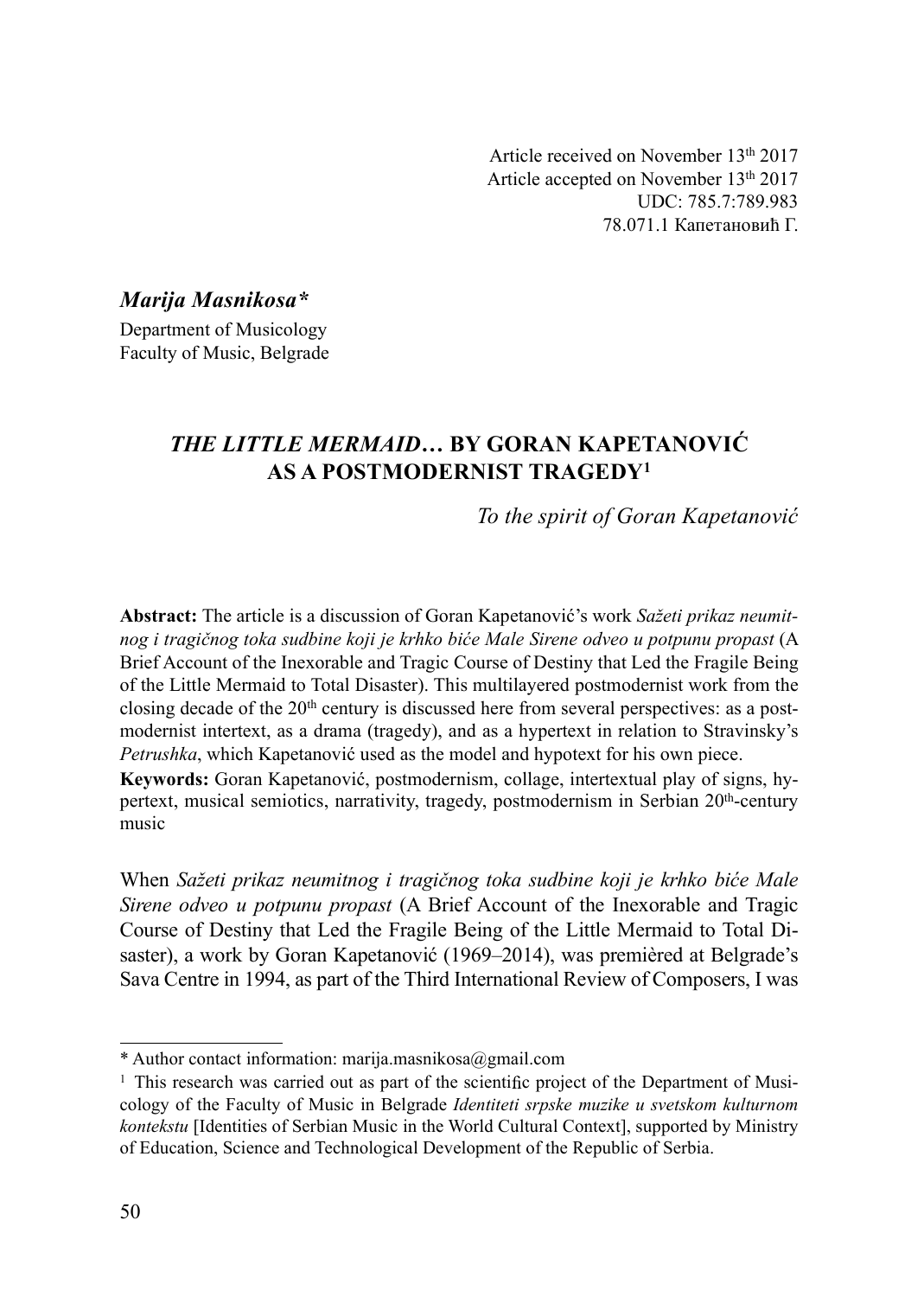present in the audience.<sup>2</sup> It was one of those first performances that let you know right from the start that you are witnessing an important work, an accomplishment that breaks through local academic barriers and boldly steps into the New. The performers were visibly excited, almost out of breath in their empathy for "the Little Mermaid's destiny". It was there and then that I fell in love with The Little Mermaid and made a promise to myself that one day I would write about the piece.

Many years have passed since then. Four years ago, I began working on a text about The Little Mermaid, but I was distracted by my circumstances at the time and the "inexorable course" of life. I made a promise to Goran then (and renewed the promise I had made to myself) that I would certainly write a text about *The Little Mermaid* on another occasion and now, three years since Goran Kapetanović left us, the time has finally come.

I have thought about this piece a great deal, I have listened to it many times, and each time, it eluded a straightforward interpretation. It was clear to me that due to its multilayered poetic conception, Bakhtinian heteroglossia and carnivalesque aura, hybridity of genre and collage musical form, The Little Mermaid called for an intertextual, multilayered analysis, which would divine the work in the interaction of its many poetic layers. At the same time, it was likewise clear that the artistic power of *The Little Mermaid* (I cannot find a professional phrase for the effect produced by the piece) calls, irresistibly, for empathy and a personal interpretation. That is probably why all texts written about this piece so far bear a powerful subjective tone, from Kapetanović's own lucid and auto-poetic text, $3$  the inspired essay by Zorica Premate, $4$  the synthetic and creative-analytical text by Ivana Vuksanović, 5 Nebojša Petrović's "Opširniji prikaz..." (A More Extensive Review…) of Little Mermaid, 6 to the brief commentaries about this piece penned by other authors.

<sup>&</sup>lt;sup>2</sup> The sound example is available online at the official New Sound YouTube channel. Please find the playlist here: https://www.youtube.com/watch?v=GZt\_2SKutBY&list=PLNFGwr Ms0-Xzo9GYGsuBaxxOc6704\_IUJ

<sup>3</sup> Goran Kapetanović, "Sažeti prikaz neumitnog i tragičnog toka sudbine koji je krhko biće Male Sirene odveo u potpunu propast", Muzički talas, 1, 1994, 11–13.

<sup>4</sup> Zorica Premate, "Mala Sirena ili o praznini sveta" (The Little Mermaid, or: On the Emptiness of the World), in: Dvanaest lakih komada (Twelve Easy Pieces), Belgrade, Prosveta, 1997, 41–47.

<sup>&</sup>lt;sup>5</sup> For more on *The Little Mermaid* by Goran Kapetanović, see: Ivana Vuksanović, Aspekti preznačenja elemenata trivijalnih žanrova u srpskoj muzici XX veka (Aspects of the Re-signification of Elements of Trivial Genres in Serbian 20<sup>th</sup>-century Music), Belgrade, University of Arts and Faculty of Music, 2006, 62–65.

<sup>6</sup> Nebojša Petrović, "Opširniji prikaz toka sudbine vizuelnog sažetog prikaza..." (A More Extensive Account of the Course of Fate of a Visual Brief Account…), Muzički talas, 1, 1994, 13–16.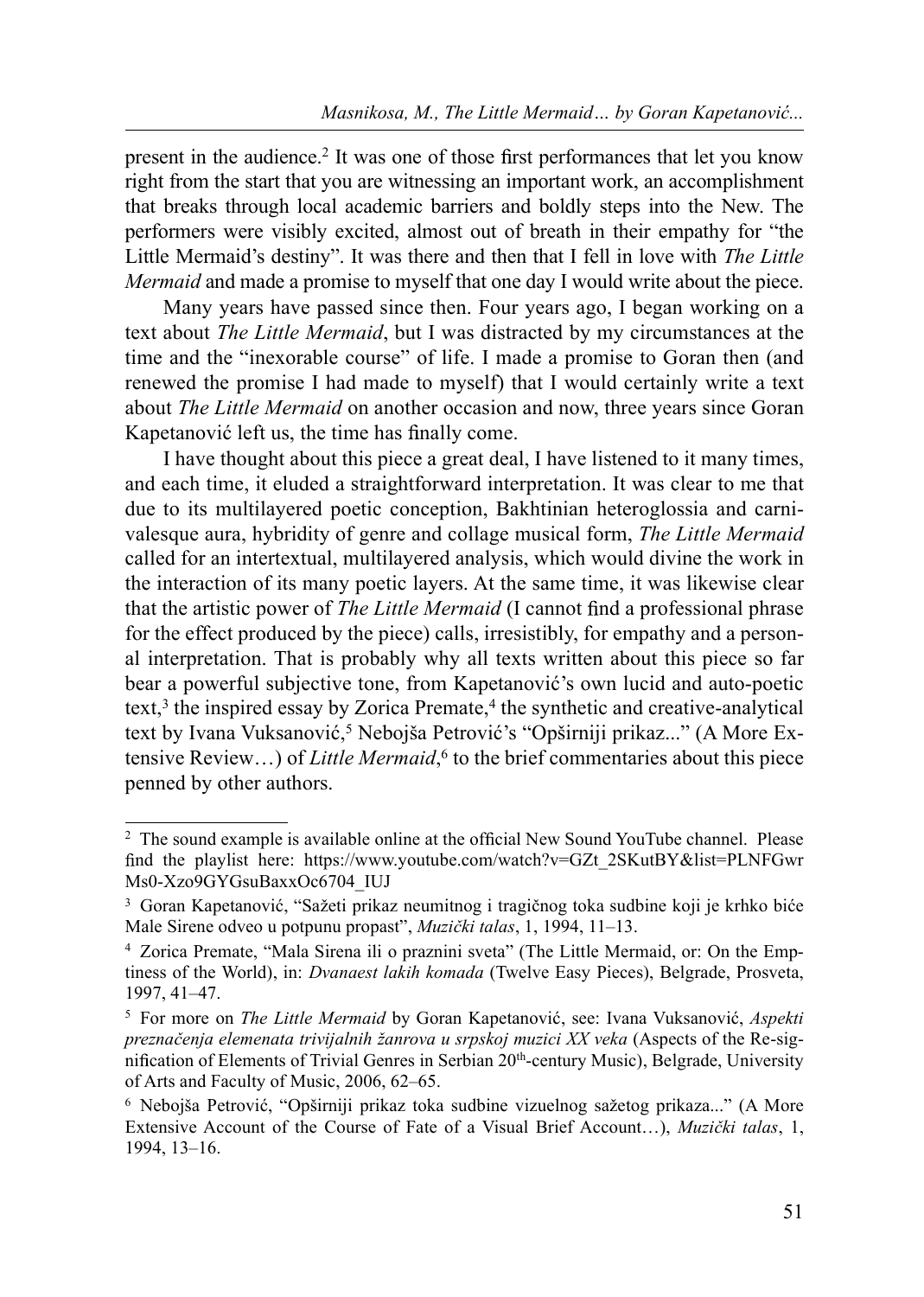What intrigues me the most about *The Little Mermaid* is the relationship between its collage, conspicuously intertextual surface layer and its postmodernistically hidden 'dramatic line'. In my perception of the work, the postmodernist play and irony that Kapetanović discussed in his own text, constitutes a mere 'camouflage', a postmodernist charade hiding the work's poetic message. Its musical 'story', told in a carnivalesque fashion, is really a tragedy unfolding in the dazzle of stage lights! This hidden and, as much as possible, 'muted' tragedy, 'clothed' in irony toward 'vanity fair', represents (in my opinion) in Kapetanović's piece the breakdown (or death) of the "fragile being" of a feeling Subject in an age (our age) that only appears to be free from ideological constraints, but is actually perfidiously led by the logic of force, which always supports the stronger.

My strong impression of Kapetanović's work informed my decision to write here about *The Little Mermaid* in two ways: by discussing its postmodernist intertextuality, generated by a carnivalesque play of signifiers, and by illuminating its 'pervading' dramatic thread, which is suppressed, in fact hidden by the imposing postmodernist collage fragmentation on the surface of the work's musical flow.

## About the Piece

Goran Kapetanović's enigmatic and complex piece  $-A$  Brief Account of the Inexorable and Tragic Course of Destiny that Led the Fragile Being of the Little Mermaid to Total Disaster for coloratura soprano, soprano, flute, clarinet/ bass clarinet, bassoon, viola, double bass, piano, and electronic backing track (1994) – certainly belongs in the representative zone of radical postmodernism in Serbian music. Almost completely elusive in its intertextual play, fragmented, textually heterogeneous and, at the same time (on other levels), integrated, and narrative in a unique way, *The Little Mermaid* resists straightforward interpretations, toys with the "unquestionable" commonplaces of postmodernist theories, and, in fact, like its author, "tells its own story".

The work's postmodernist play begins already in the title,<sup>7</sup> which is so extended that it immediately seems ironic, especially given the abundance of well-

 $7$  In her book, Aspects of the Re-signification of Elements of Trivial Genres in Serbian  $20<sup>th</sup>$ -century Music, Ivana Vuksanović pays special attention to the title of Kapetanović's piece, whose pathetic quality reminds her, on the one hand, of "sentimental 19th-century pulp fiction" and Bovarism and, on the other hand, the products of certain icons of the "popular" in the 20<sup>th</sup> century: Woody Allen's film Everything You Always Wanted to Know about Sex \* But Were Too Afraid to Ask, or, perhaps, García Marquez's The Incredible and Sad Tale of Innocent Eréndira and Her Soulless Grandmother… Cf. Ivana Vuksanović, op. cit., 62.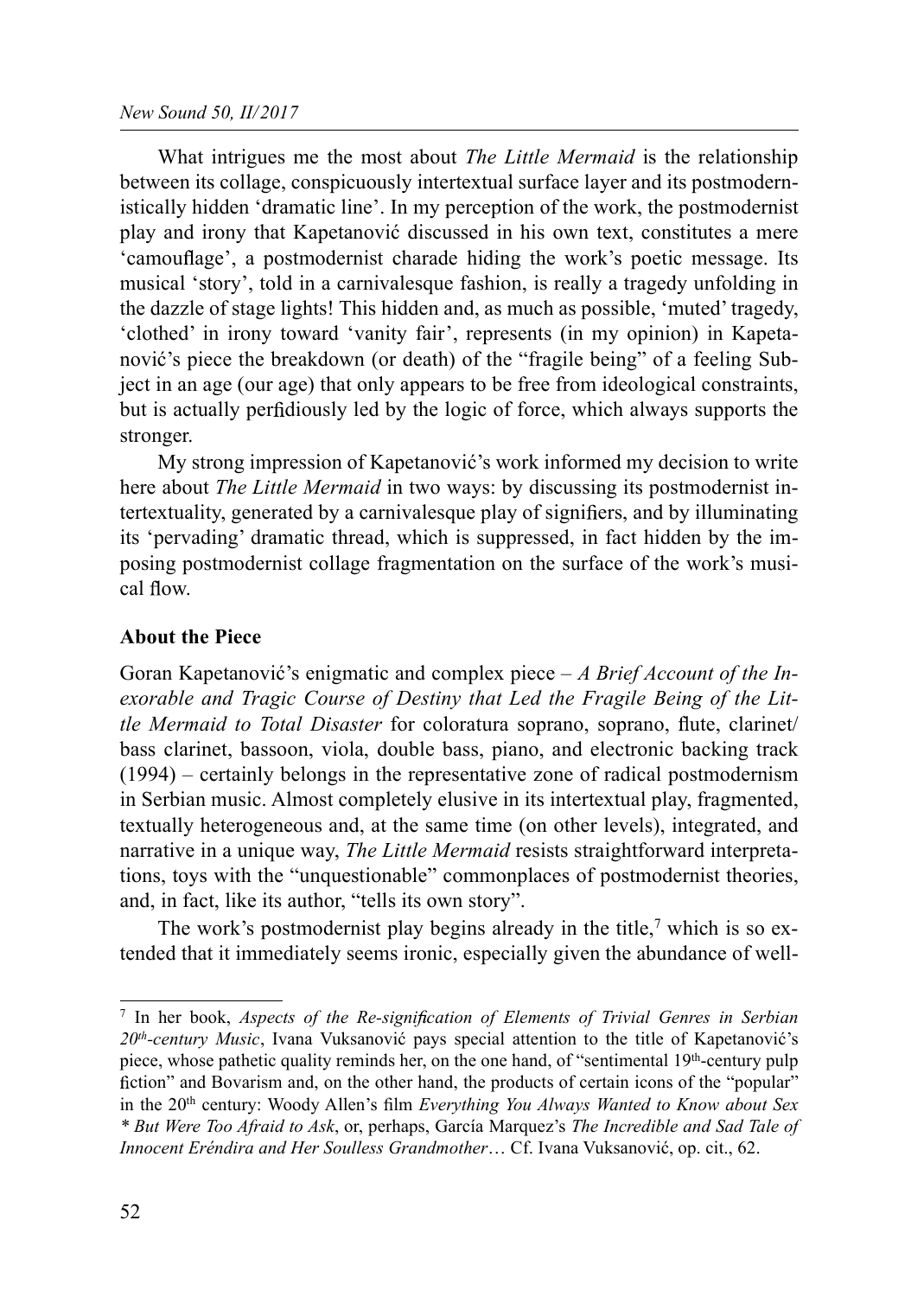known rhetorical tropes: a "brief account", the "inexorable and tragic course of destiny", "fragile being", "total disaster" – how many times have we all heard or uttered those hackneyed clichés! At the same time, though unexpectedly, the title of the piece is so logical that anyone can memorize it right away. In any case, this disarming title clearly refers us to Andersen's fairytale of the Little Mermaid as the work's literary model, while a significant role is certainly also played by "Disney's eponymous cartoon (produced in 1989…)", as noted by Ivana Vuksanović. 8

In line with the fairytale's plot, the piece comprises three movements, in a complex tripartite form, conceived as a musical collage. Kapetanović himself clearly states as much in his auto-poetic explication of the piece: "In a brief account, the fairytale may be reduced to three key moments: the Little Mermaid's birth, her desire for the outside world, and her demise, i.e. death".<sup>9</sup> Each movement comprises its own part of the story, written in the form of stage directions (of sorts).

The musical form of each movement is a "product of a collage procedure", generated by "linking up 'incompatible' musical materials".10 Quotations (samples of Stravinsky's voice and the singing of Florence Foster Jenkins) and numerous simulacra ("quasi-quotations") from various kinds of music (popular culture and art music) are carefully woven into the 'plotline' – juxtaposed or placed in succession, which is further discussed below. The fragmentation of the musical flow is so conspicuous, as if championing, literally and deliberately, the theoretical precepts of musical postmodernism, which one may after all read in the entire organization of the piece. The postmodern intervention here implies a multiple coding of the musical text of The Little Mermaid, as well as a peculiar (ironic) kind of ambivalence toward the chosen historical artefacts, whose meanings are 'used' in this music.

For a moment, I wondered how one might define the 'natural musical language' of this work and music analysis gave me a clear answer: it is a free postmodernist, dodecaphonic pseudo-tonal musical language, which also 'combines' chordal structures based on thirds and their tonal and non-tonal progressions, diatonicism and linear formations with open chromaticism, as well as constant re-alterations in the melodic lines. Regarding the work's musical language, one also notes its (postmodernist) 'irreducibility' of textural layers. The musical flow is often bi-centric, occasionally venturing into polytonality: the intentional foci of simultaneously present layers of texture are different and their friction at some

<sup>8</sup> Ibid.

<sup>9</sup> Goran Kapetanović, op. cit., 12.

 $10$  Ibid.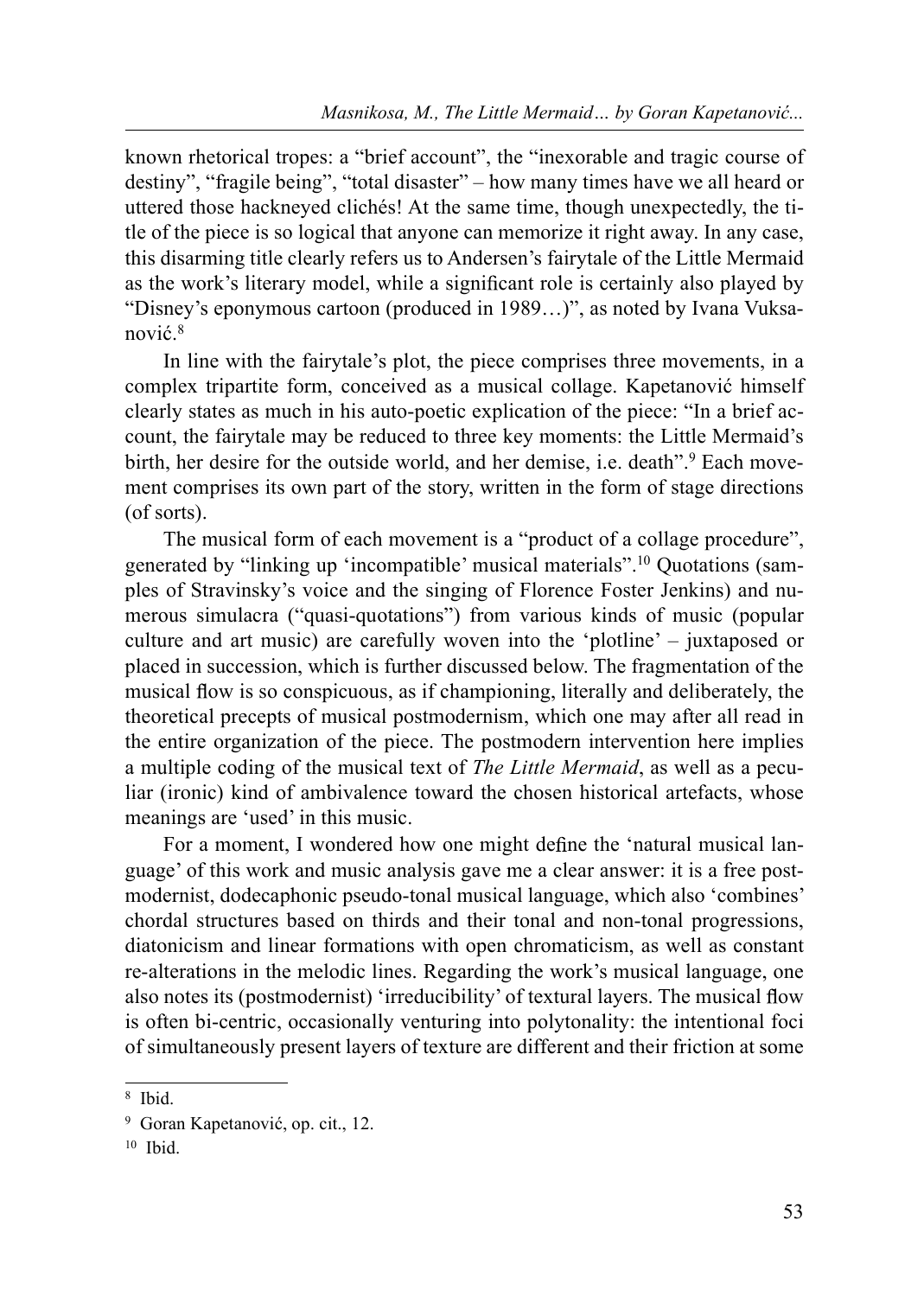points in the piece<sup>11</sup> is 'amplified' so much that one can no longer distinguish the individual 'units' of meaning that are active in a given situation!

On the other hand, some of the 'combined' elements of the primary organization of this work's musical language (which is further discussed below) occasionally quite clearly allude to Stravinsky's musical language in *Petrushka*.

Therefore, it all comes together in the theoretical 'model' of a postmodernist work of music – heterogeneous, hybrid (multiply coded), sophisticated in its modernist re-examination of non-modernist 'musics' and their conventions. Bizarre in its discursive ambivalences, *The Little Mermaid* by Goran Kapetanović theoretically combines and unites (!) even elements of Jonathan D. Kramer's collage "radical musical postmodernism"12 with fundamental traits of Hal Foster's "postmodernism of resistance"!13

## Intertextual Playing with Signs in The Little Mermaid

The subtitle of the piece  $-$  TATOO 1 – as well as the composer's explication of this term clearly refer the listener/interpreter to the composer's peculiar approach to the representation of elements of the plot, that is, in Lawrence Kramer's terms – to the elements of the composer's narratography.14 Goran Kapetanović wrote: "TA-

<sup>&</sup>lt;sup>11</sup> Harmonic 'dissonance' between various layers may be noticed in a number of situations in the piece. Harmonic discrepancy between individual layers and even instrumental lines is noticeable already in the First Tableau, in the sections starting at score marks **M, N, and O**. In the Second Tableau, the section starting at score mark K reveals a harsh discrepancy between individual layers of texture – in each one of four layers, the intonation centre clashes with the remaining three. There are similar polytonal situations at score marks  $U, V,$  and  $W$  in the Second Tableau, as well as in sections starting at marks  $Q$ ,  $R$ ,  $V$ , and  $X$  in the Third Tableau.  $12$  Jonathan Kramer's term "radical postmodernism" refers to that 'strand' of postmodernism that insists on stylistic eclecticism, the textual heterogeneity of the piece, and the reduction of the organicist myth of the unity of the work to only one among many available creative choices in the postmodern age. On the other side, according to Kramer, there is "neoconservative postmodernism", which implies a "resurrection of lost traditions set against modernism", still valorizing stylistic unity. Cf. Jonathan D. Kramer, "Beyond Unity: Toward an Understanding of Musical Postmodern", in: Concert Music, Rock, and Jazz since 1945: Essays and Analytical Studies, Rochester, University of Rochester Press, 1995, 21.

 $13$  According to the theorist Hal Foster, "a postmodernism of resistance" is concerned with "a critical deconstruction of tradition" (of all tradition, therefore including modernism as well) and also aimed against the "'false normativity' of a reactionary postmodernism", while the "postmodernism of reaction" represents "a return to the verities of tradition (in art, family, religion…)", which is heterogeneous in practice, but "singular in its repudiation of modernism". Cf. Hal Foster, "Postmodernism: A Preface", in: Postmodern Culture, ed. Hal Foster, London and Sydney, Pluto Press, 1983, xii.

<sup>&</sup>lt;sup>14</sup> "Narratography is the practice of writing through which narrative  $[qua story]$  and narrativity are actualized, the discursive performance through which stories actually get told". Cf.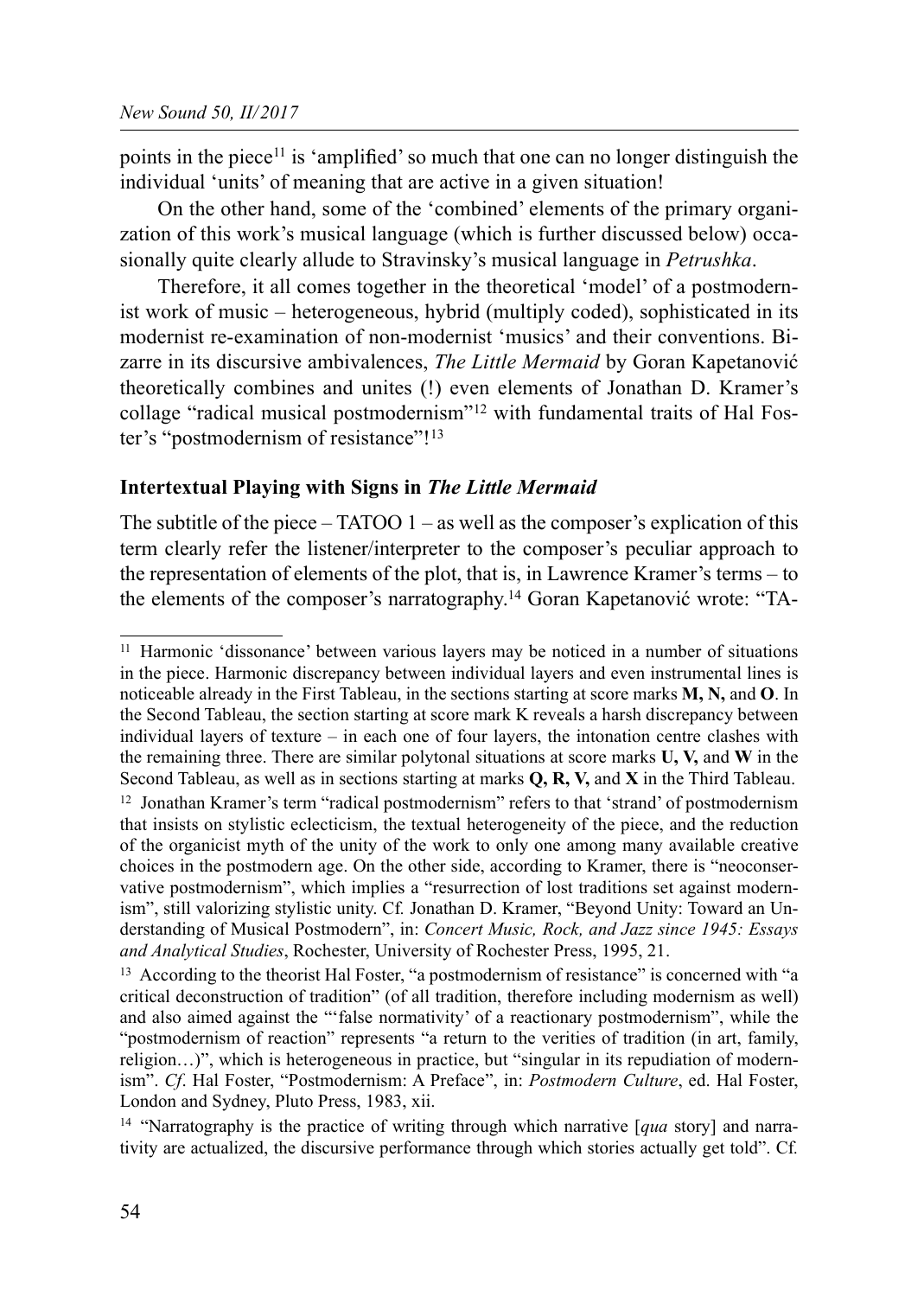TOO (in musical terms) is a set of musical actions whose purpose is to establish the existence of sense beneath the sediments of mass production" (italics added).<sup>15</sup>

Here, the way the elements of the plot are represented does not share the character of programme music, typical of music from earlier historical periods. There is no "realistic presentation of an event" here. Specific musical signs merely represent certain extra-musical (or musical) meanings, while the drama (in fact, tragedy) of The Little Mermaid is 'performed', in a dialogue of sorts, by her 'voice' (which is a direct expression of her state) and various musical signifiers that surround it and, from one moment to the next, simultaneously or in succession and, indirectly, present the entire context of the action.

The main *designator*<sup>16</sup> that directs the listener's engagement with the work's (extra-musical) content is the title, which unequivocally points to the fairytale of the Little Mermaid as the story that the music will 'tell' and that will then be 'complemented' with a brief 'programme', stated at the beginning of each movement. In this way, the listener is offered an extra-musical interpretative code to facilitate her engagement with the Little Mermaid's (musical) drama, which unfolds in an interesting postmodernist play of signs.

Of course, as the composer himself put it, "the dramaturgical course of the story in relation to A Brief Account... highly influenced the choice of musical materials and corresponding colours".17

One after another, or one with another, the signifiers in Kapetanović's Little Mermaid point to a multitude of signifieds. In certain segments of the musical flow, semiosis, taking place in the work in real time, is accelerated so much that the listener finds it easier to discern the relations between individual signs rather than their respective meanings. And it is precisely the relations between the signifiers, their succession, juxtaposition, repetition, intertwining that make up the peculiar narrative structure of Kapetanović's musical text.

In the First Tableau, "which initially presents the underwater kingdom; then, the Little Mermaid is born",18 there is less playing with referential signs than in

Lawrence Kramer, "Musical Narratology: A Theoretical Outline", in: Classical Music and Postmodern Knowledge, Berkeley and Los Angeles, University of California Press, 1995, 100. 15 Goran Kapetanović, op. cit., 11.

<sup>&</sup>lt;sup>16</sup> In "Music and Representation", Kramer defines the designator as a mark (whether verbal or a clear musical allusion) that implicitly or explicitly identifies what is being represented (Jonathan D. Kramer, op. cit., 69–70). According to Kramer, the designator points the listener to a specific correspondence/similarity between musical tools used in a piece and the objects represented by those musical tools.

<sup>17</sup> Goran Kapetanović, op. cit., 12.

<sup>&</sup>lt;sup>18</sup> The quoted text by Kapetanović appears as a sort of stage direction; it is placed right before the score of the First Tableau.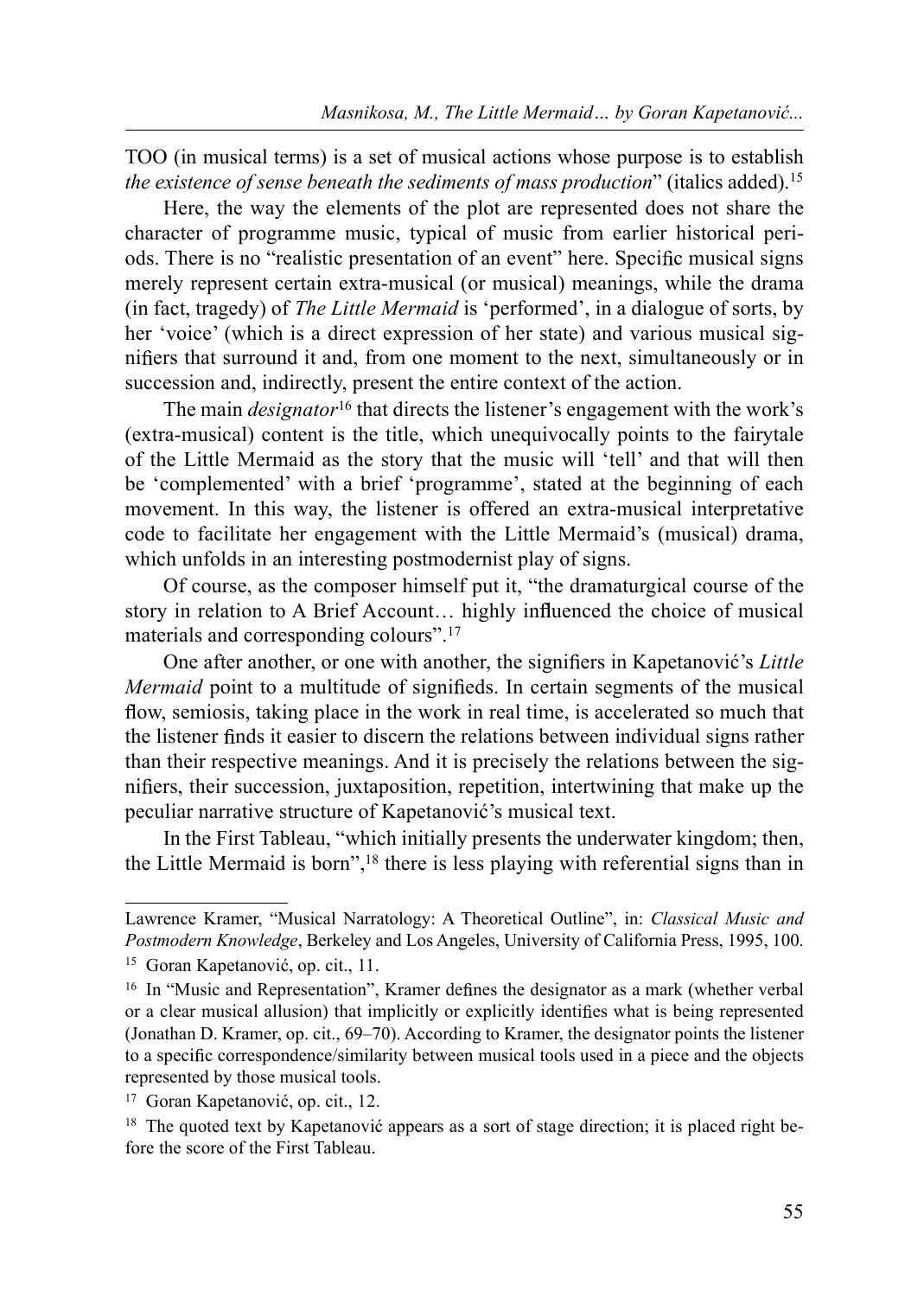the Second or Third Tableau. The musical flow is at first quite disjointed, there is a series of unconnected fragments, figures, and short motives. The sound is organized in an almost pointillist fashion and there is only an occasional arabesque (replete with double notes) to complement the sound image.

In this tableau, there are only three important musical signifiers: a simulacrum – allusion to the Ballerina's dance from Stravinsky's *Petrushka*, another simulacrum – a pianistic *Cadenza brillante*, and the Little Mermaid leitmotif.

The first 'referential episode' occurs at mark  $K$  in the score: a duet of the clarinet and electronics (from the tape). The clarinet's melodic line is constantly changing direction from ascending to descending and back, the melody moving in a fragile and frivolous fashion up and down the triad (with re-alterations). The melodic line, the 'accompaniment' (ascending and descending triad arpeggiations – like in Stravinsky!), as well as the instrumentation at this point generate the effect of an allusion to one of the Ballerina's appearances in Stravinsky's Petrushka, but it is semantically blurred by jazz twists, the elusive elements of jazz! An intentional ambivalence, play, riddle, irony?

The signifier here points to Stravinsky's *Petrushka* as its object, but the signifier itself is ambivalent and equivocal: by modifying the sample (Stravinsky) with elements of jazz, this complex signifier points to a double, ambivalent signified! Following a statement of this semantically equivocal theme, beginning at marks M and N, there is a "collective improvisation on motives from the theme", which, as Ivana Vuksanović rightly notes, "generates the impression of an unsynchronized ensemble whose members […] are half-heartedly 'getting done' an obligatory part of the programme, in total self-alienation".19 This procedure would not merit analytical attention if it did not concern a sort of 'killing' of the primary reference (the Ballerina's dance from Stravinsky's *Petrushka*) – at first by foregrounding those elements of jazz and then also by "emptying them of meaning", by a progressive slowing down in the musical flow. A very interesting and rare procedure in the vocabulary of collage postmodernism!

Precisely because it simultaneously restores and negates its primary signi fied (Stravinsky), this 'referential event' (simulacrum) would certainly lose its import in the remainder of the work, were it not for some other, subsequent referential points in Kapetanović's piece that also point to Stravinsky's Petrushka, as its 'ultimate signified' – model.<sup>20</sup>

<sup>19</sup> Ivana Vuksanović, op. cit., 63.

<sup>20</sup> According to Mirjana Veselinović Hofman, a model is "not used as a concrete material, but one notes some of its regularities (e.g. in terms of structure, texture, timbre, etc.) that are used or even negated in a composer's individual utterance". Cf. Mirjana Veselinović-Hofman, *Fragmenti o muzičkoj postmoderni* (Fragments on Musical Post-modernity), Novi Sad, Matica srpska, 1997, 27.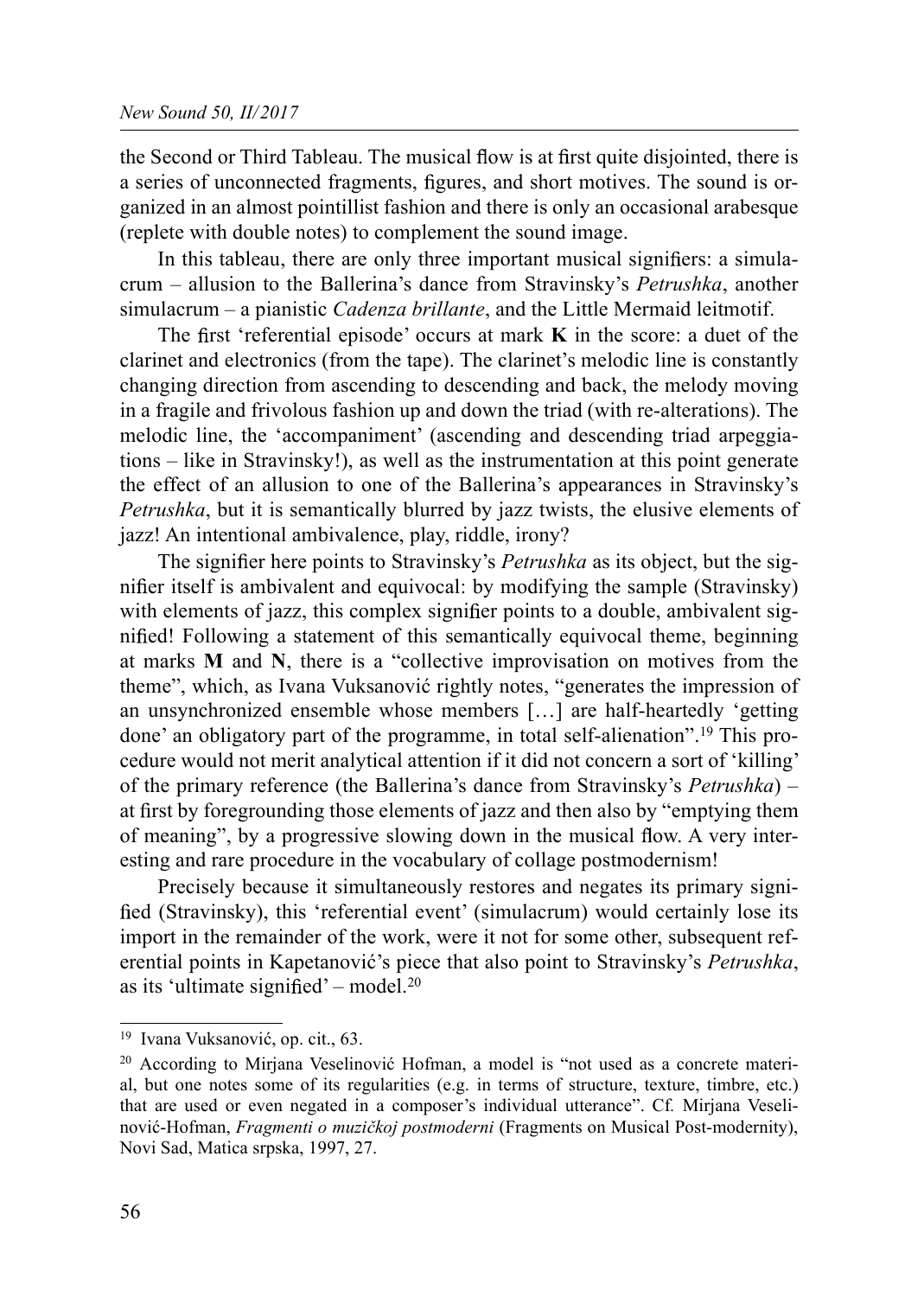The next, entirely unexpected 'referential event' is the Cadenza brillante: an effective choral arpeggiation in the piano part  $-$  a simulacrum (floating signifier) of piano virtuosity from Beethoven to Rachmaninoff, serving to announce the main event – the birth of the Little Mermaid.

The Little Mermaid's leitmotif is the most significant musical sign in this tableau, although it is not exteroceptive!21 This high-pitched melodic motive, with tonal harmonic accompaniment, is assigned to the 'otherworldly' electronic sound.

The Second Tableau – "wherein we notice the first signs of melancholia, depression, and mental suffering in the Little Mermaid; then, she begins to hear the voices of mortals, which begins to wreck her fragile soul and eventually determines the Little Mermaid's unfortunate fate" – already turns into a drama!

The thick web of referential signs that are featured in this tableau now also encompasses voices/roles: soprano (The Little Mermaid) and soprano leggiero (a coloratura soprano as her "rival" – the modified singing of Florence Foster Jenkins). In this tableau, the Little Mermaid, in her immanent and, as it turns out, tragic duality ('fish-girl')<sup>22</sup> becomes a feeling Subject, a being that meets the outer world. The Little Mermaid's musical identity thus becomes 'two-dimensional': her leitmotif, as her 'being' and her vocal part – 'voice' as by now an already troubled "doing"23 – espressivo.

The vocal samples<sup>24</sup> of Igor Stravinsky mentioned above appear in this tableau as indexical signs that affirm the 'presence' of Stravinsky as a historical figure and his work in Kapetanović's piece.

The intertextual play of signs begins already at the very outset of this tableau. In the piano part, there appears (and persists throughout the tableau) an interesting bichordal progression<sup>25</sup> accompanied by accentuated *pizzicatos* in the

<sup>21</sup> See footnote No. 19.

<sup>22</sup> Cf. Ivana Vuksanović, op. cit., 63.

<sup>&</sup>lt;sup>23</sup> "Being" and "doing" are terms (borrowed from Greimas's *Structural Semantics*) that Eero Tarasti uses in his semiotic theory. They signify different modalities of musical themes (musical entities). "Being" stands for the "existence" of a theme, whereas "doing" represents the possibility of its acting and entering into relationships with other themes. Cf. Eero Tarasti, op. cit., 40–41.

 $24$  According to the theorization of Mirjana Veselinović Hofman, a "sample (quotation), whether complete or incomplete, is a material that represents the context where it comes from and as such, must be recognized. A sample is a signifier, whereby that which it signifies (the signified) depends on the meaning of its original context – as a sort of code. That code determines the range and type of meanings that may be ascribed to the sample in its new context". Cf. Mirjana Veselinović Hofman, op. cit., 24–25.

<sup>&</sup>lt;sup>25</sup> The profile of the piano part constitutes an 'icon' of the harp part in "The Waltz" – the situation at No. 141 in the score of Stravinsky's Petrushka (Boosey & Hawkes, 1947/1965).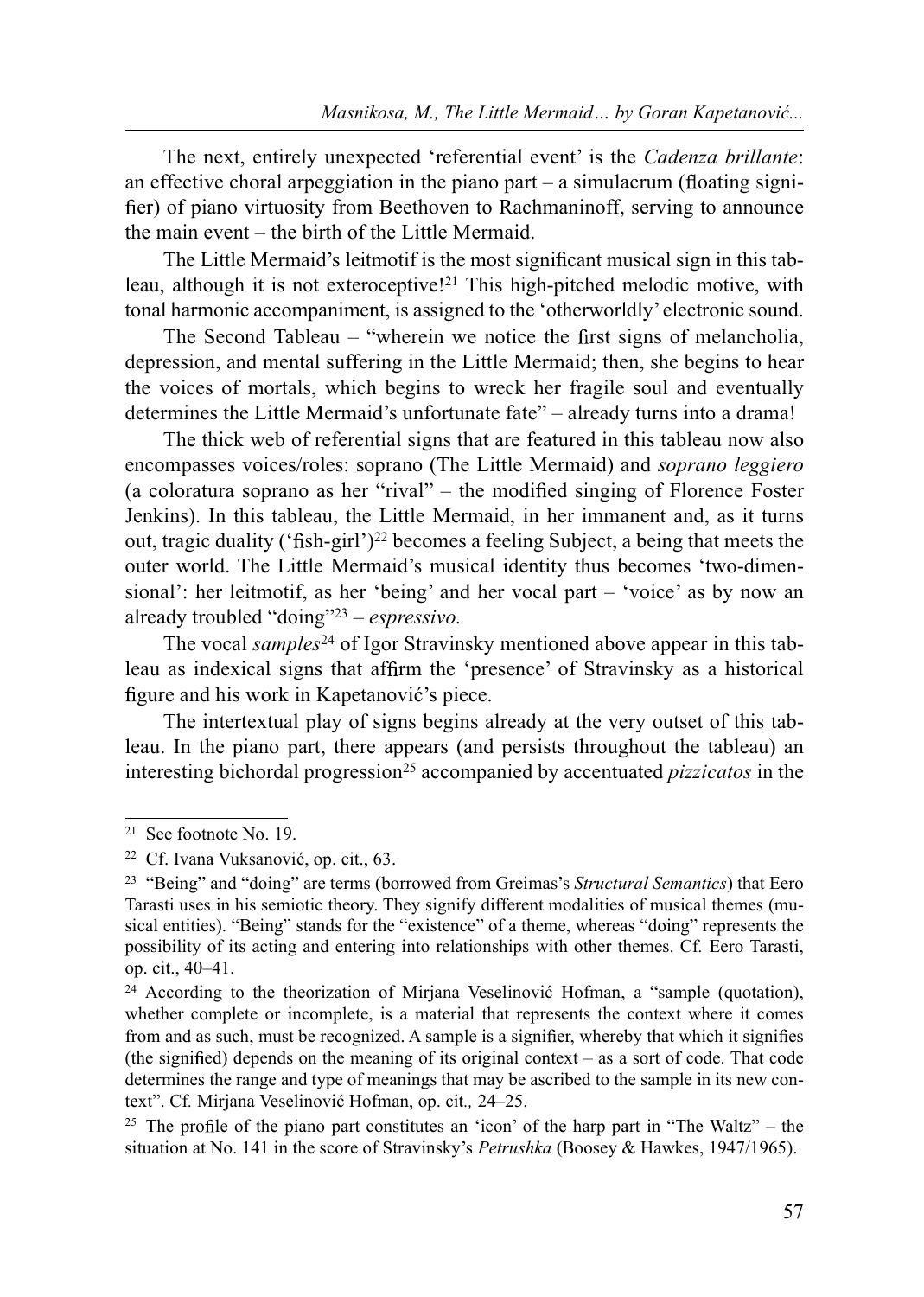bassoon and double bass: on the one hand, this sound image clearly points to the bi-tonal (and bichordal) quality of Petrushka's motive from Stravinsky's eponymous work, while, on the other hand, it also involves chordal movement in the bass, ascending and descending in alternation, and *pizzicato* effects alluding to the famous fight scene between the Capulets and the Montagues from Sergei Prokofiev's *Romeo and Juliet!* Again, an ambiguous signifier and an ambivalent, floating signified!

This bichordal progression is then transformed into a permanent textural layer supporting the alternation of heterogeneous 'referential events': an allusion to the atmosphere of dance numbers from Stravinsky's *Petrushka*<sup>26</sup> assigned to the woodwinds; then, an orientalized and extremely chromaticized passage in the bass-clarinet part –  $\dot{a}$  la Scheherazade by Rimsky-Korsakov (simulacrum – allusion); followed, for a brief moment, by a fleeting allusion to classicism (just two textural lines – like a real tattoo).

The un-relatedness of these two adjacent 'appropriated little images'  $[sličice]$  – simulacra – is enhanced by a technique whereby one is 'framed' by the other and repeated 'at a distance'.27 This procedure of fragmentation, heterogeneity of content, and a hidden line of continuity likewise points to Stravinsky's procedure in *Petrushka*, as well as to the very structure of that work, which by now, in the second tableau of Kapetanović's piece, quite clearly emerges as his specific model – a sort of hypotext for *The Little Mermaid*.<sup>28</sup>

The initiated intertextual play is interrupted by the voice of the Mermaid's 'rival' (at score mark  $J$ ) – a 'mortal's voice', heard by the Little Mermaid, now perturbed. At this point, the musical flow begins to follow lived, dialogic, dramatic time, wherein the protagonists 'speak in their own voice'. The coloratura soprano, the 'rival', sings an agitated variant of the Little Mermaid's leitmotif (to a suitably pompous chordal piano accompaniment), while the Little Mermaid performs her own, rather personal espressivo – her 'immediate lyric I'.29 This

<sup>&</sup>lt;sup>26</sup> At  $Q$ , the musical flow is 'cut through' by a stylized dance fragment, whose sound alludes to fragments of stylized dances in Petrushka. An elusive, floating signifier that is hard to explain! One might also explain the association with *Petrushka* by reference to the preceding 'referential event' that referred to Stravinsky, as well as his voice, which is a potent designator in the understanding of the musical flow at this point.

<sup>&</sup>lt;sup>27</sup> For instance, a fragment pointing to the Ballerina's dance from *Petrushka* appears at mark C and then again at G.

<sup>&</sup>lt;sup>28</sup> After all, Kapetanović wrote as much in his own text about *The Little Mermaid*. Cf. Goran Kapetanović, op. cit., 12.

<sup>29</sup> According to the theorist Käte Hamburger, narrativity serves different functions in the three major eneric categories of literary texts: drama, epic, and lyric. "[T]he lyric poem serves no purpose other than the statement itself"; "What we encounter in the lyric poem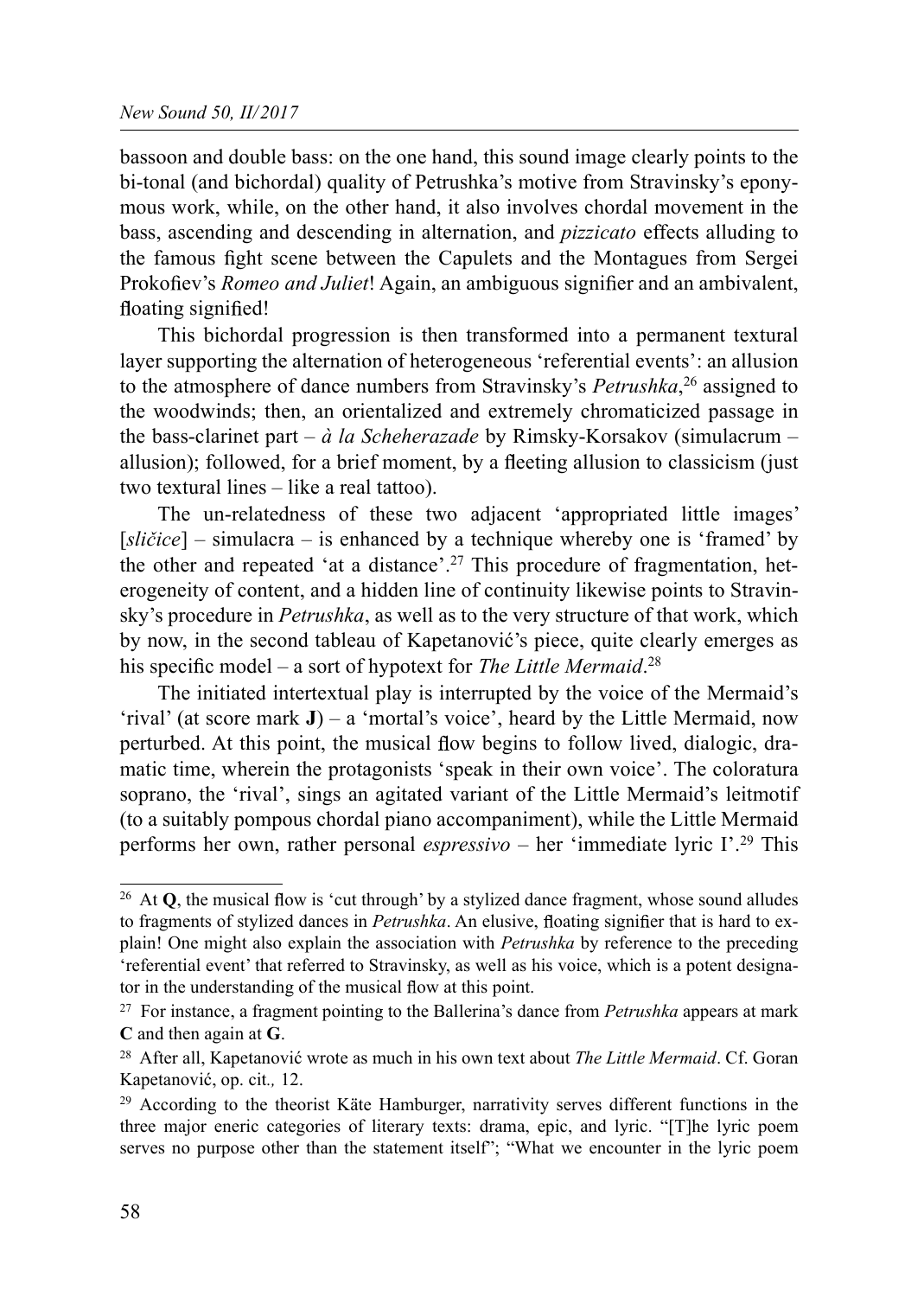dramatic flow is cut almost as soon as it begins, by Stravinsky's voice: 'Nyet! More violently... more violently...'.<sup>30</sup> The musical flow of the second tableau's second part then reverts to musical representation by means of heterogeneous referential signs.

The semantic platform of the second tableau's second part (which continues from the preceding kaleidoscopic series of 'appropriated images') consists of a metrically varied dance rhythmic pattern and 'croaking vocalises' – pseudo-onomatopoeic signs, simulacra of the sounds of birds (at sea), materials heard from the tape. Vivo delirico, ma quasi una danza. Kapetanović himself told me that for him, this rhythmic pattern was a "kozachok". I did not have the same impression, which made me realize that this sign, too, was one of many floating signifiers in The Little Mermaid – a simulacrum of a widely known and yet unspecified dance pattern. A simulated popular dance genre, without a concrete reference, but sufficiently specified to gain, in synergy with other signifiers, a clear generic determination.

This musical layer from the tape is then quickly 'hybridized' with a new 'appropriated image' – an allusion to the village fair atmosphere of the Maslenitsa scene in Stravinsky's Petrushka (at score mark Q). It is interesting that Kapetanović finds his way out of this referential episode by building a repetitive loop on a single bar from it. A typical postmodernist solution, we might say, but then, a look at the score of Petrushka reveals that Stravinsky used the same procedure!

The signifiers that focus the listener's attention onto Stravinsky's Petrushka (the preceding 'referential event' and Stravinsky's voice from the tape, "All these accents are not mine") get their 'counterweight' in a new dramatic juncture – a duet of the coloratura soprano and the Little Mermaid, who initially sing in parallel thirds and then separate, developing an increasingly prominent discord (the Little Mermaid struggling, in vain, with her 'rival'), followed by a fall: a decelerated bichordal progression from the beginning of the second tableau (the first eight bars), without *pizzicato* effects (a completely 'emptied sign') and an

is the immediate lyric I". Quoted in Ana Stefanović, Temporality and Narrativity in Music Drama, Faculty of Music, University of Arts in Belgrade, 2017, 31. Indeed, what we keep hearing as the affective tone of the Little Mermaid's part is precisely her immediate, authentic, and tragic 'lyrical I'.

<sup>&</sup>lt;sup>30</sup> We may wonder for a moment: who is the addressee of this instruction from Stravinsky –the Mermaid, her 'rival', or the entire performing ensemble (the conductor)? Or perhaps Stravinsky's words carry no real message at all, but constitute an 'empty' stage effect that invalidates any attempt to find (extra-musical) meaning in this situation. "Killing the reference"?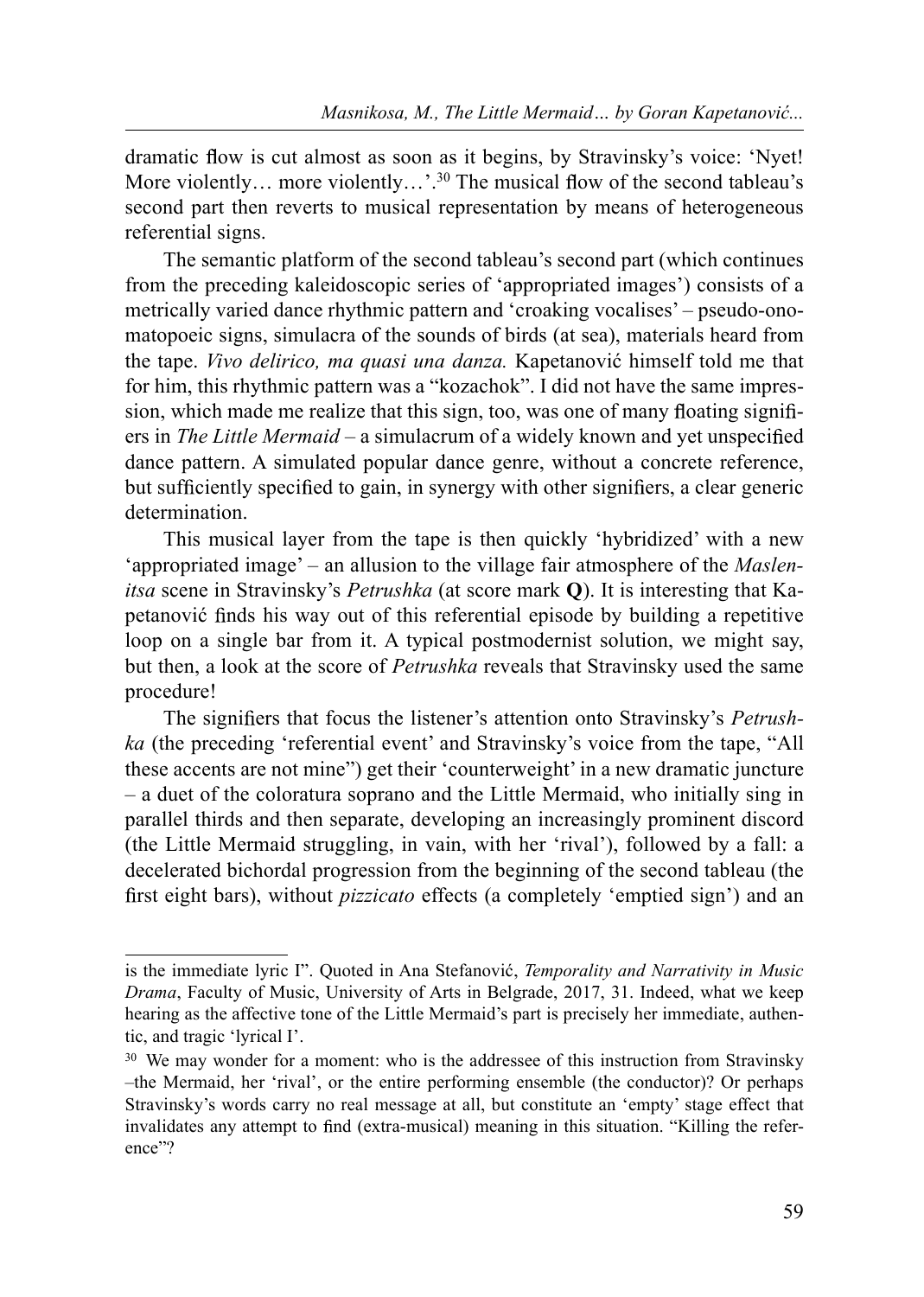onomatopoeic (tragicomic)<sup>31</sup> chromatic line in the viola part – as a rare conventional, mimetic (iconic) sign in this piece.

In the Third Tableau, "which presents the Little Mermaid's final demise" – the play of referential signs acquires the contours of a dizzying, Bakhtinian musical carnival, penetrated like a 'stitched point' [prošiveni bod] by the Little Mermaid's personal drama.

One after another, there is a whole series of 'appropriated musical images': a simulacrum of romanticist pianistic virtuosity  $\dot{a}$  tempo brillante; classicist ornaments; a 'revue number' as a rounded icon (simulacrum) of a popular genre; a 'popular tune', performed by the Mermaid's earthly 'rival', with its sound based on the material from the 'revue number' (this material is often repeated in the Third Tableau); an incomplete quotation of a melody from the TV series  $Ot$ pisani (The Written Offs; a venture into the domain of popular culture); a baroque ornament (a simulacrum  $-$  floating signifier), repeated and then inflated into a 'baroque episode', only to end on an endless repetitive loop; the Little Mermaid's leitmotif (heard from the tape); a pretentious, parodied allusion to the Queen of the Night aria from *The Magic Flute* of Mozart (an iconic sign); another set of 'ostentatious piano figuration of the salon type'; and, finally, a baroque ornament, now in the minor mode and, according to Ivana Vuksanović, "turning in a Mahleresque fashion into a funeral march rhythm".<sup>32</sup> What a range of musical references!

As though seeking to revive, with sound, a commonplace in every theory of musical postmodernism, the composer combines in this piece, in an almost poster-like fashion, incommensurable signifiers of artistic styles and trivial genres.

The reader may come under the impression that the array of signifiers in the Third Tableau of Kapetanović's piece, described above, generates only a dizzying series of events, but the matter is complicated by the fact that the musical flow of this tableau is further layered by numerous juxtapositions of referential signs, which enhance the semantic dimension of the work. Hardly by coincidence, almost all of these juxtapositions of referential signs involve appearances of the Little Mermaid.

Here, I will mention only the situation at score mark **E** (in the Third Tableau), comprising four textural layers 'inscribed' with different sets of meanings: the coloratura soprano performs the 'popular tune', with banal and pretentious ornaments; the Little Mermaid has an understated, intimate expression (a direct

<sup>&</sup>lt;sup>31</sup> The tragicomic, in fact, ironic effect is further enhanced by cheerful vocalises in the backing track, which seem like one of those "croaking" sounds (a grotesque icon) of the "big ugly birds" [*ptičurine*] from the sea.

<sup>&</sup>lt;sup>32</sup> The quotations were taken from Ivana Vuksanović's book, op. cit., 63.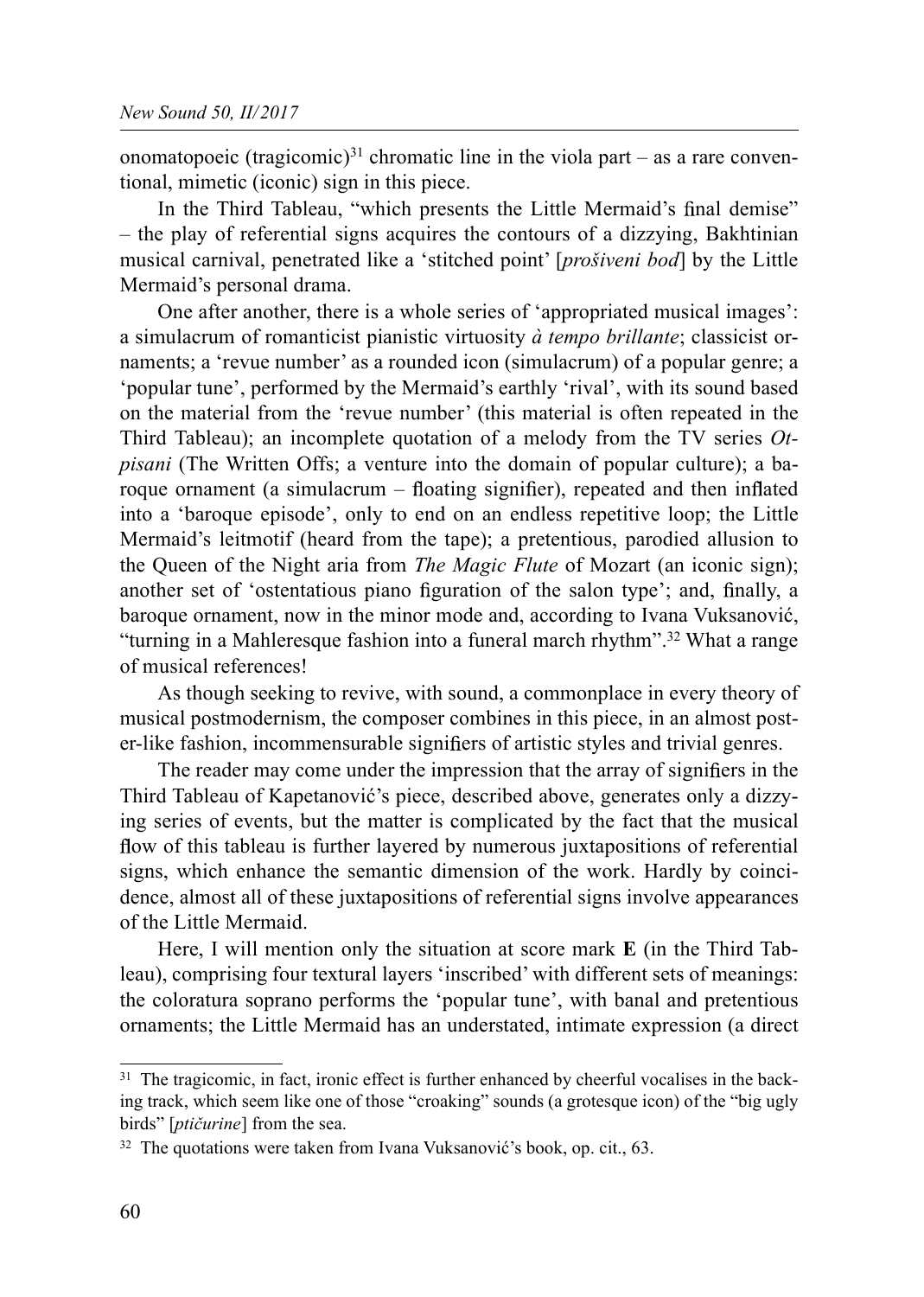index of her psychological state); the piano part features the harmonic-rhythmic layer from the 'revue number'; and, finally, the tape emits 'deafening noise' (synthesized sound). The sound image of this situation clearly suggests that the Mermaid's *voice* is in total disharmony with its environment: the trivial elements in the 'revue number', the banal pretentiousness of her 'rival', and the deafening noise of the indifferent outside World make the Mermaid's voice sound like a 'subject in isolation'. The dissonance generated in that poster-like juxtaposition of a feeling Subject and the World instantly gets through to every listener and imparts to this entire "sombre, wise, sincere" play with sounds on Kapetanović's part a tragic note that (for a moment) quite clearly breaks through the mimicry of irony.

A very similar situation begins at score mark  $O - \text{Lugubre}$ , when the Little Mermaid's drama has already come and gone – upon her defeat in the battle with the outside World. In this segment of the musical flow, there are several clear signifiers simultaneously at work: the incomplete quotation of the theme from the TV series *Otpisani* in the flute (an indexical sign, here serving the function of an unequivocal symbol of the Mermaid's demise); a baroque, richly ornamented gure repeated in the clarinet part (a floating signifier of the baroque music vocabulary); harmonic accompaniment in the strings and the piano (a sort of counterpoint to the Little Mermaid motive); and the Little Mermaid leitmotif, assigned to electronic sound (this leitmotif affirms the impression that the quotation of the melody from *Otpisani* is associated with the Little Mermaid's fate!). Predicated on the 'sum total' of the combined meanings of all the signifiers present in it, this situation clearly attests to the demise of the Little Mermaid's 'fragile being'.

But the operation of the various signifiers present in the music of  $A$  Brief Account... does not exhaust the 'secret' of this piece. It is not only a "play of signs" or an intertext in Gérard Genette's sense. The unique heteroglossia of Kapetanović's piece also contains a powerful element of drama.

### The Drama of the Little Mermaid

A Brief Account of the Inexorable and Tragic Course of Destiny that Led the Little Mermaid's Fragile Being to Total Disaster is an interesting postmodern collage musical structure that is shaped, in fact, by a peculiar interference of an intertextual play with signs and a subtly shaped dramatic flow that appears and vanishes here like a 'subterranean river'.

The drama begins in the Second Tableau, with the appearance of the vocal parts – the soprano and the coloratura soprano, a direct reference to the introduction of 'characters'. At first, the soprano part is fragmented, with wide leaps, descending glissandi, and even stylized sighs (conventional signs meant to de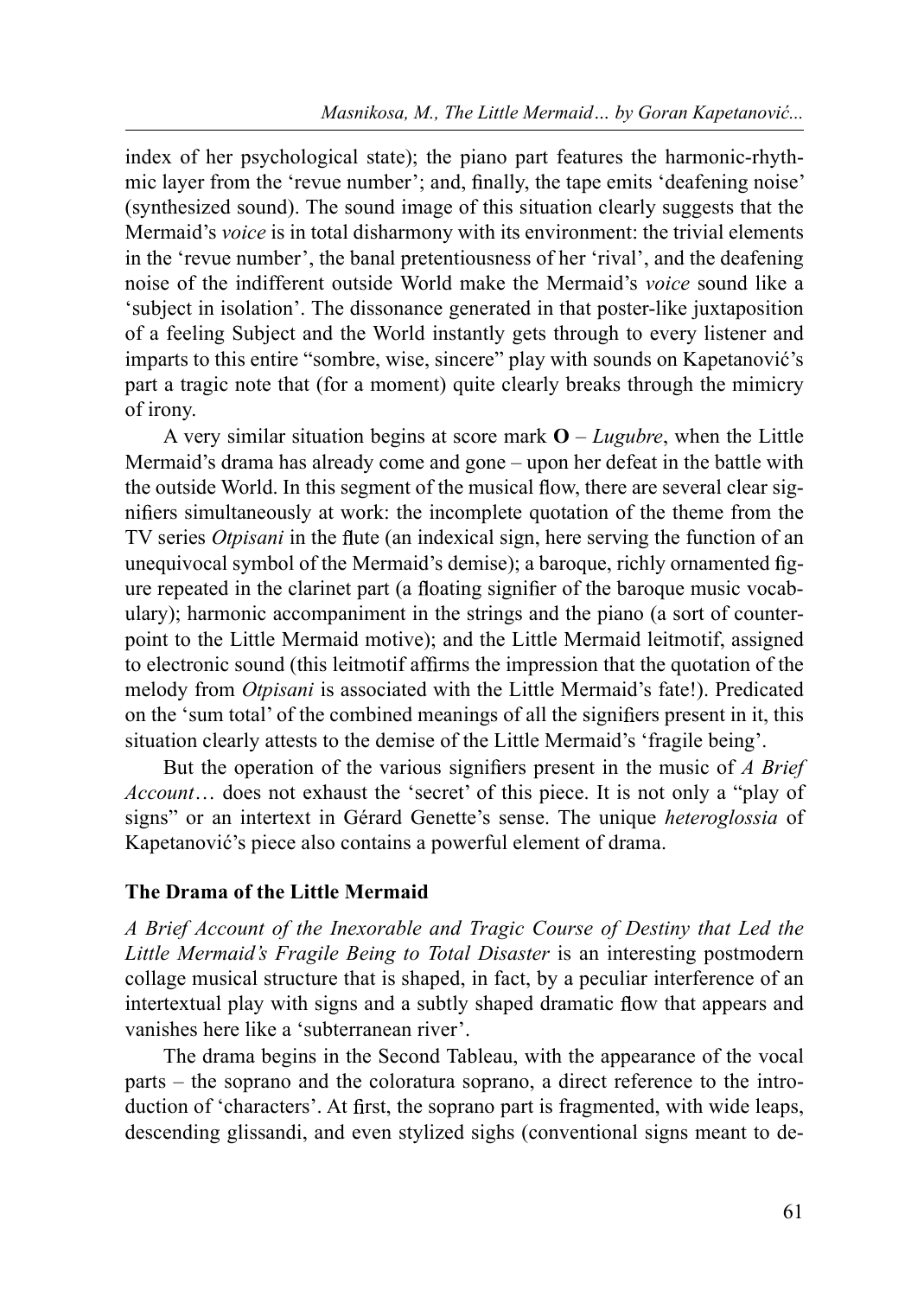pict feelings). Profiled in this way, the soprano part is constantly 'clashing' with signifiers from other musics in the surrounding musical flow of the second tableau – which clearly indicates that the soprano part carries the role of the Little Mermaid.

It is opposed by the appearance of the coloratura soprano part, which at one point even performs an agitated variant of the Little Mermaid leitmotif. This is her antagonist, a mortal woman – her Rival, whom the Little Mermaid attempts to fight for her place in the World. The Little Mermaid's part is constantly presented in relation to that of her rival. Even when they are singing together (at score mark **V**), there is a growing tension between them. This tension is constantly enhanced by the dense polytonality of various textural layers and successions and juxtapositions of various signifiers, which is allocated to the instrumental parts, using the power of its peculiar narrative flow to comment on the action between the two main characters.

There are opinions that the fragmentary, collage flow of postmodern works of music always generates a peculiar impression of musical narrativity.33 Like in film editing, when meaning is not 'inscribed' in each and every individual shot, but lies hidden in the relationship between specifically edited adjacent shots,  $34$ in collage, textually heterogeneous and fragmented postmodern music, a series of signifieds produced by the operation of a series of signifiers generates a sort of narrative flow. This kind of flow branches out and only grows further complicated in situations where multiple signifiers appear simultaneously, when the resulting meaning is the product of their specific interference, always guided by context.

That is why the Little Mermaid's drama acquires its more concrete meaning only in the Third Tableau of the piece, where different signifiers quite often appear at the same time, in different textural layers of the score.

The Little Mermaid's marginal position in this world is visible already at the beginning of the Third Tableau (at mark **E**), where her *espressivo* passage is conspicuously overpowered by a fragment (simulacrum) of a popular tune, performed *giocamente* by her 'rival', accompanied by the piano part from the

<sup>33</sup> This problem is discussed by Adam John Kolek in his doctoral dissertation, "Form and Narrative in the Collage Music of John Zorn", in the chapter "Finding the Proper Sequence" (2013), 111. *Open Access Dissertations*, http://scholarworks.umass.edu/open\_access\_dissertations/733, accessed 9 October 2017.

<sup>&</sup>lt;sup>34</sup> For more on the production of meaning in the process of film and musical editing, see Nicholas Cook, "Uncanny Moments: Juxtaposition and the Colla Principle in Music", in: Byron Almen and Edward Pearsall (Eds.), *Approaches to Meaning in Music*, Bloomington and Indianapolis, Indiana University Press, 2006, 121–122.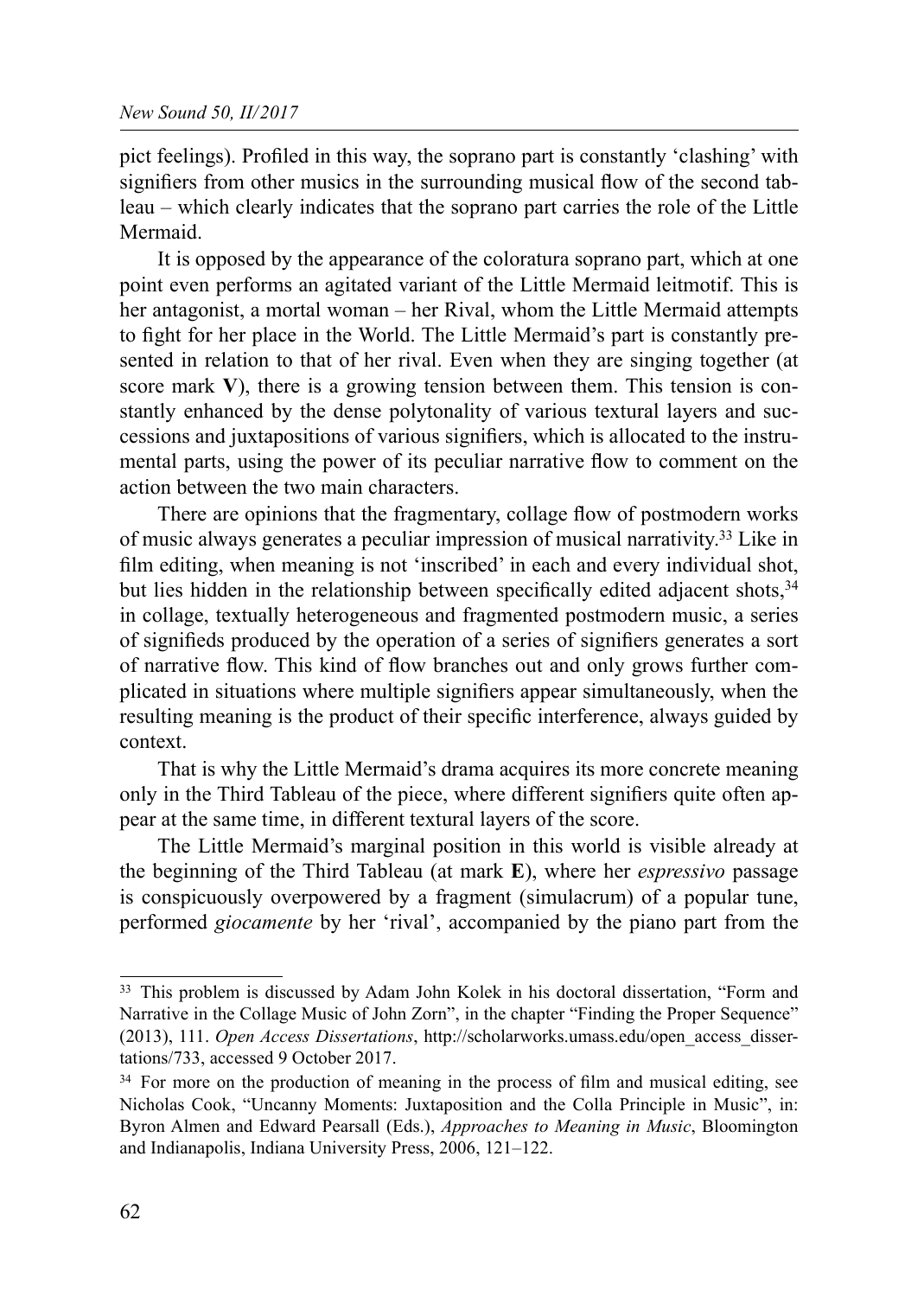'revue number' and a deafening electronic noise (which does not even belong to the time or place of the fairytale, but represents the noise of the age that gave rise to the piece!).

Frequently interrupted by other happenings in this world (also resembling, to a degree, a village fair), whose narrative flow is produced by a succession of textually heterogeneous fragments, signifiers of various musics, the Little Mermaid's drama continues, throughout the Third Tableau – through her dialogue with her Rival, which unfolds in several stages. Especially significant are two 'dramatic' situations – when the Little Mermaid struggles to become a human being (at marks G and I) and when her Rival – the 'Queen of the Night' decisively overpowers an already disheartened Little Mermaid (from mark S to mark V).

The first situation – *Maestoso* begins with a statement of a slow-moving rising melody (built on arpeggiated triads), first performed by the Rival, against a background of slowed down arpeggiated fourths followed by a dissonant parallel motion of chromatic lines (a distant reference to the fourths motives from "Petrushka's Room") and then by the Little Mermaid as well (in a sort of stretto with the Rival's part – at mark  $\Gamma$ ). This 'semiotic juxtaposition' is further complicated when the Mermaid's part first appears: the dissonant parallel movement of the woodwinds (which continues) is then joined by the harmonic-rhythmic layer from the 'revue number' as well as a two-bar sequential model in the viola (ascending and descending seventh-chord arpeggiation) moving upwards and enhancing the growing tension between individual textural layers. This is the Little Mermaid attempting to "sing in an earthly voice", imitating her Rival – in total disharmony with her musical surroundings.

Following another (repeated) episode of failing to fit in her musical environment, which comprises a fragment from the Rival's popular tune with the harmonic-rhythmic accompaniment from the 'revue number' and electronic sound from the tape, the appearance of an incomplete quotation of the theme from the TV series *Otpisani* (at mark **O**) in the collage narrative of this tableau – is a harbinger of the Little Mermaid's cruel fate.

The decisive point in her struggle for a spot in the Discourse of this world is the situation (at marks S and T) where the respective vocal parts of the Little Mermaid and her Rival appear alone, without instrumental accompaniment. An already discouraged Little Mermaid performs her espressivo (the melody from the section at mark G), eclipsed by a glamorously pretentious, virtuosically out of tune and 'blithering' parody allusion to the Queen of the Night's brilliant aria from Mozart's Magic Flute, performed by the Rival, a creature with a 'prominent' place in the Discourse of this world. One can simultaneously hear this sim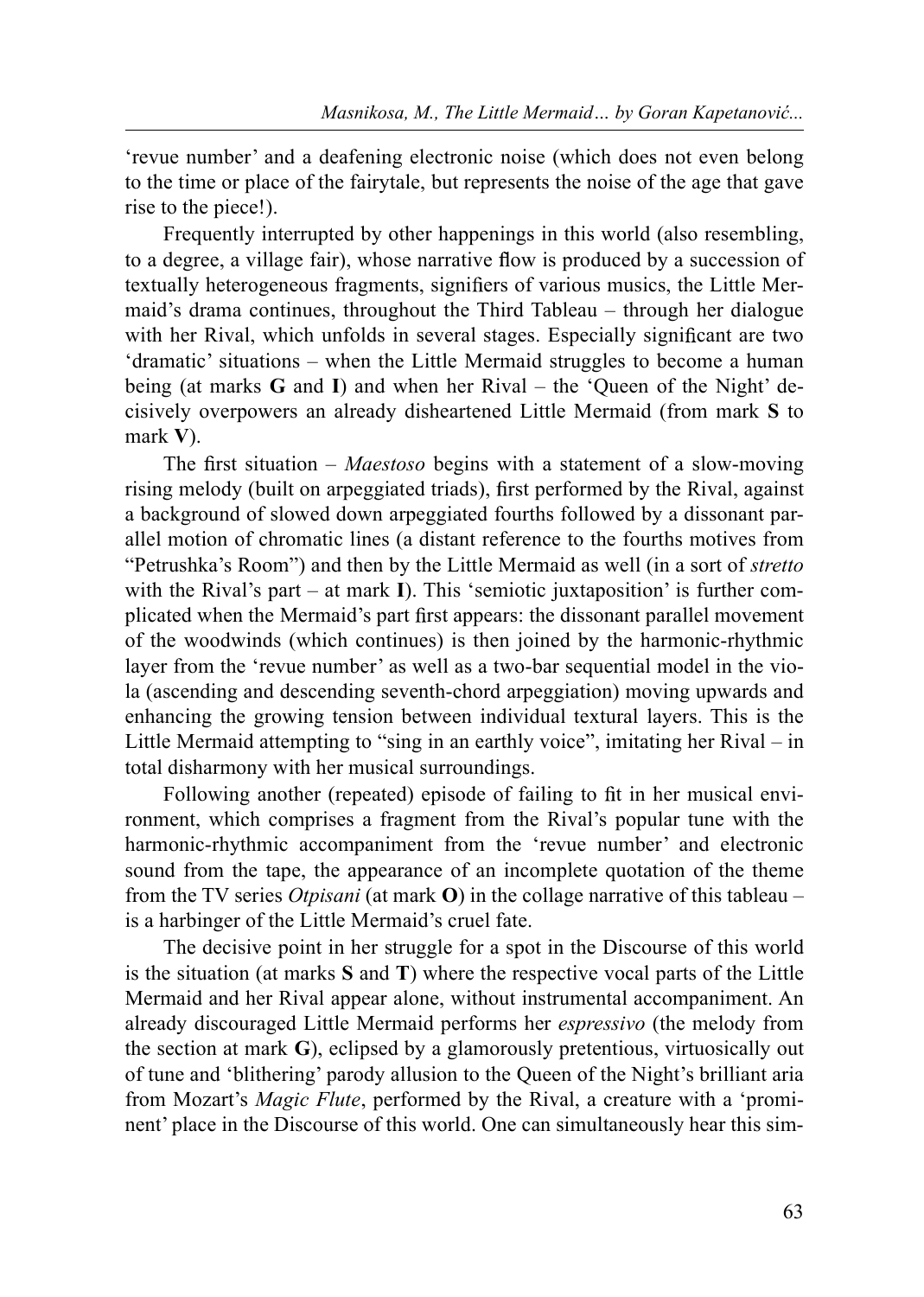ulacrum of a classicist *aria brillante* and the Little Mermaid's almost lamenting espressivo, right until the Mermaid (following a lamenting final vocalise) grows silent, losing her 'voice', like in Andersen's fairytale. Immediately after this, the orchestra plays the theme from the TV series *Otpisani*, which sounds sobering and cruel, like a direct commentary on the "total disaster" that befalls the Little Mermaid.

Although her (musical) drama is realized with the aid of surrounding signi fiers and other musics and codes, the musical utterance of the Little Mermaid's personality rests on a specific, trans-stylistic code of the *tragic expressive genre*, a code that is generically different from all other discursive codes in this piece, which, seemingly at least, does not have an underlying generic identity of its own. In every appearance, the Little Mermaid's ubiquitous *espressivo*, containing no 'inscribed meanings', 'touches upon' the tragic affective note (pain, resignation) and anticipates the real tragedy, the tragedy unfolding on the stage, wrapped in the collage simulacrum of a postmodernist farce.

Viewed from the vantage point of the present moment, the Little Mermaid's drama unfolds in a struggling attempt by a "fragile" (feeling) Subject to enter the Discourse of the contemporary World, wherein she is overwhelmed and decisively defeated by the voices of more powerful Others.

## The Little Mermaid as an Inter-text, Hypertext, Palimpsest … and Tragedy

Goran Kapetanović himself, as well as a number of authors who have written about A Brief Account…, discussed "the principle of play as the basic creative impulse<sup>335</sup> of this piece. A part of that creative play that gave birth to A Brief Account… was Kapetanović's view of the "perfect playing with music" that Igor Stravinsky achieved in *Petrushka*.<sup>36</sup> The other part of this lucid game belongs to the creative musical imagination of Kapetanović himself, who played here with the entire postmodernist practice of quoting, exploring the ways in which musical signifiers may realize their elusive, verbally almost ineffable meanings. His invention of the ambiguous floating signifier (the jazzed up melody  $\dot{a}$  la Ballerina from the First Tableau, or the "Stravinsky-Prokofiev" signifier from the opening of the Second Tableau), which fails to 'convince' the listener about any of its potential signifieds, as well as his subtle way of 'emptying the signifier' by means of gradually slowing down or depersonalized repetition – constitute the triumph of his creative, "wise, sincere, and serious" play.

<sup>35</sup> Ivana Vuksanović, op. cit., 63.

<sup>&</sup>lt;sup>36</sup> "Since *A Brief Account*... is itself a game, it was natural to include into the whole thing the voice, character, and oeuvre of Igor Stravinsky." Cf. Goran Kapetanović, op. cit., 12.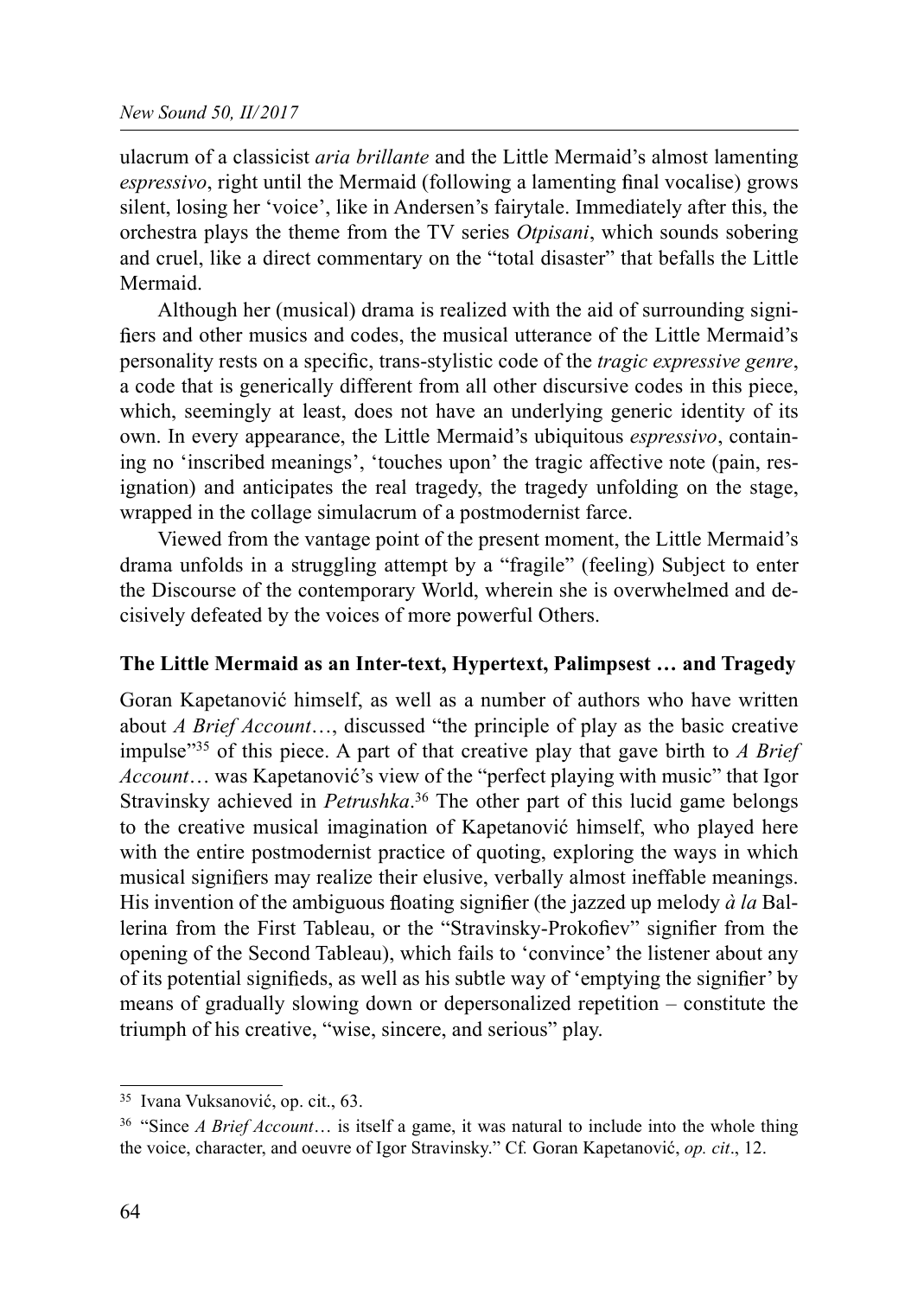A number of signifiers at various levels in this musical discourse point us to Petrushka as the hypo-text of The Little Mermaid.<sup>37</sup> The analysis undertaken for the purposes of this study showed that these are not just rounded simulated 'little images' – signifiers alluding to the bi-tonal (bi-chordal) quality of the Petrushka motive, the Ballerina's dance, the atmosphere in Petrushka's room, or the Maslenitsa fair celebration. The idiolect of this piece also contains small, individually unnoticeable elements, such as: the constant changes of direction in the gurations, thematic melodic lines, and even harmonic progressions; the characteristic texture of the piano part; constant re-alternations in the parts; dyadic chordal arpeggiations; peculiar instrumentation, and even texture; and, finally, the work's fragmentary structure. Last but not least, there is also the voice of Stravinsky. Their 'joint' operation exerts a powerful impact on the listener, who is subtly introduced, amidst a whirlpool of different but similarly coded signifiers, into the 'magnetic field' of Stravinsky's *Petrushka*. The overall presence of various 'traces' of Petrushka centres the semantic plane of A Brief Account… and establishes relations between different stylistic and generic codes in Kapetanović's work.

The musical code of *Petrushka* is the designator<sup>38</sup> that guides the listener through the play of representation in The Little Mermaid. That is why, for instance, the rounded simulated 'little image' [sličica] in the Second Tableau of The Little Mermaid reminds us of the fairgrounds atmosphere of *Maslenitsa* – even though there is no tangible proof of that in Stravinsky's score! Nor do the appearances of the Ballerina in Stravinsky's work sound like simulated signifiers that we recognize in the Second Tableau of this piece. These are powerful "referential illusions",<sup>39</sup> generated by the interaction of the musical context resulting from those situations and the "over-coding" effected by the subtle presence of Stravinsky "the man and his works" in Kapetanović's work!

Even the characteristically postmodern merging of signifiers from "high art" and trivial genres is achieved in Stravinsky's manner: the signifiers from trivial genres are simulated or 'stylized' as such, translated into the discourse of art, while the signifiers of artistic styles are parodied or 'contaminated' with elements of jazz and translated into the discourse of 'popular' music. In other

 $37$  Discussing *A Brief Account*... from the perspective of using trivial genres, Ivana Vuksanović lucidly notes that "A Brief Account shows numerous associations to Petrushka...". Cf. Ivana Vuksanović, op. cit., 63.

<sup>&</sup>lt;sup>38</sup> The term comes from Lawrence Kramer: "More definite or individualized representations usually require something more: a designator, as we call it, that implicitly or explicitly identifies what is being represented". Cf. Lawrence Kramer, op. cit., 69.

<sup>&</sup>lt;sup>39</sup> See in: Majkl Rifater, "Referencijalna iluzija", *Treći program*, 85, 1990, 196–202.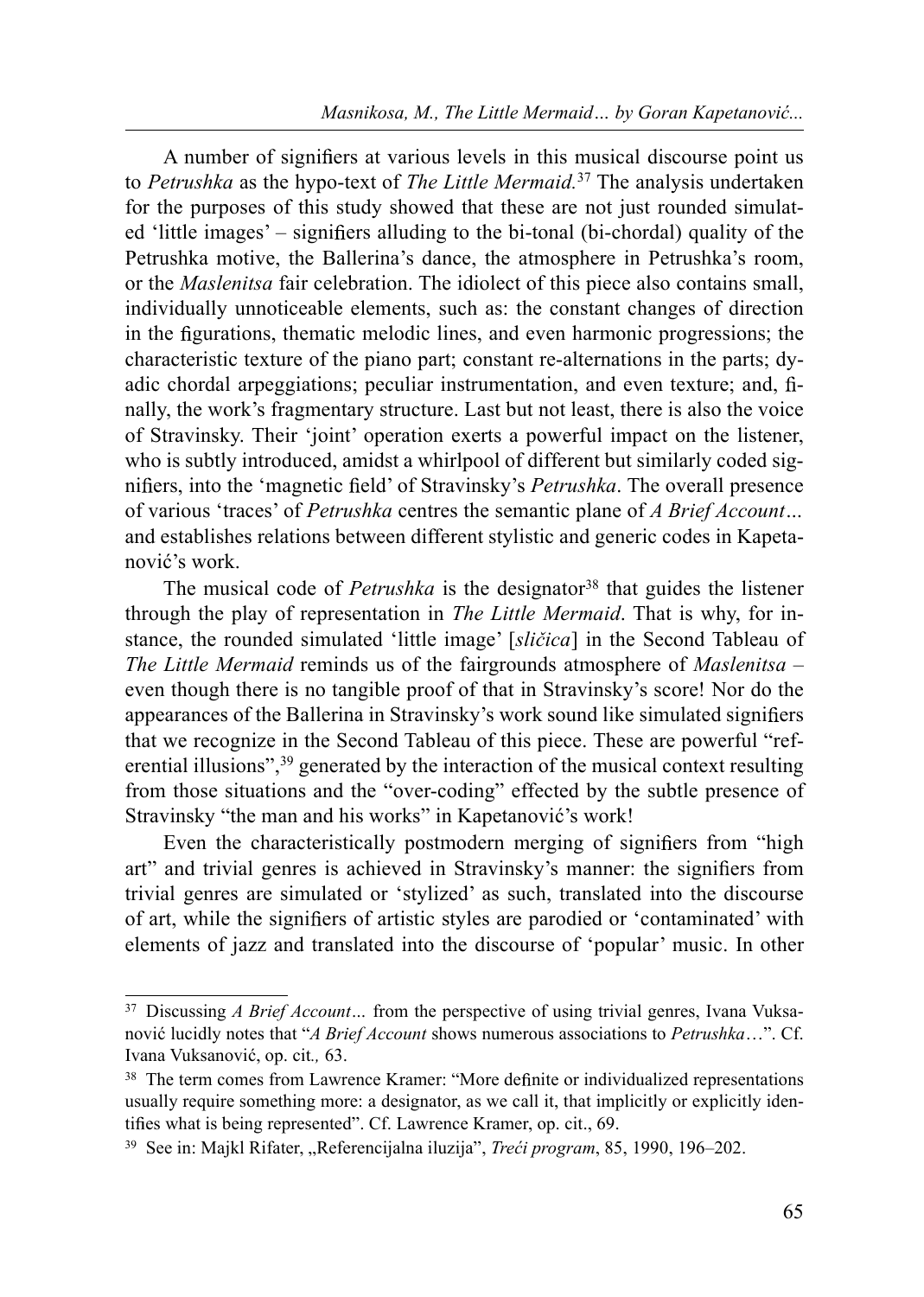words, even combining the 'high' and the 'trivial' in this piece is parodied in Stravinsky's manner.

Indirectly, this piece problematizes postmodernism's position regarding the concept of presenting. Kapetanović's *Little Mermaid* is a deft example of striking a distance between postmodernist referentiality and the traditional concept of representation. It does not correspond to the realistic notion of representation because it relies on the practice of 'double' or even 'multiple' coding. In every postmodernist piece, there are different codes decoding different referential signs – this disables the usual 'single', 'linear' musical presentation (which is also present in postmodernist styles), but still enables presenting as such, qua the principle of representation in the widest sense, predicated on the mechanism whereby signifiers act in a characteristically postmodern – multifocal field of signification.

Its dramatic points provide *A Brief Account*... with a special layer of meaning: their discontinued existence in this piece, as its 'stitched point', attest to the flexible, hybrid, and multifaceted quality of Kapetanović's work, which reconciles and combines incommensurable discursive codes, expressive genres, and layers of signification. And yet, the work's declared postmodernist 'disiointedness' of discursive flows does not inhibit or manage to hide the existence of an essentially tragic poetic core of the piece.

It is certainly conditioned by Andersen's fairytale (Kapetanović's inspiration for this piece), which incorporates an encapsulated tragedy with all of its hallmarks: its tragic heroine is undone by her predetermined wicked fate; she violates the rules of the (underwater) world where she belongs by birth, persisting in her (vain) attempt to gain entrance to the world of humans, where she does not belong (which forms her tragic guilt). And of course, there is the tragic ending as well.

All of these elements of tragedy as a genre (which one might find in every textbook on literary theory) are present, incredibly, both in the music and poetic concept of Goran Kapetanović! Even the work's title itself uses tragic topoi – "the inexorable and tragic course of fate" that leads the tragic heroine "to total disaster".

Due to the pervasive mimicry of our time, all of us – contemporaries, who 'witnessed' the making of Kapetanović's work – have been seduced, on the one hand, by his definition of Andersen's fairytale of the Little Mermaid as a melodrama40 and, on the other hand, we came to 'believe', due to the dominant ironic Discourse through which we observe reality, that this is only an ironic persifiage,

<sup>40</sup> Goran Kapetanović, op. cit., 11.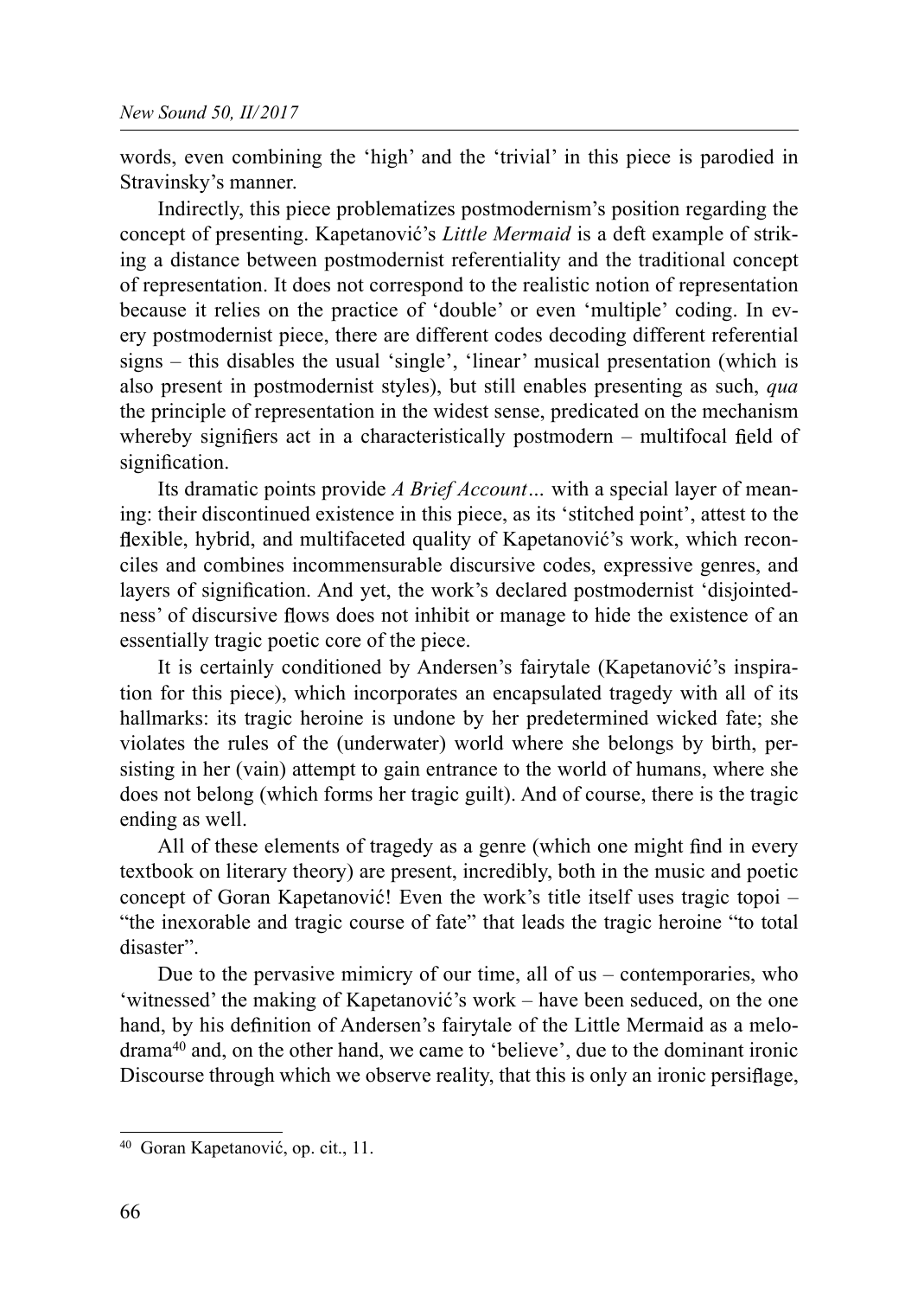yet another creative contribution to the postmodernist practice of signification. No one has had as much as an inkling of the tragedy hiding in the title. Likewise the music itself does not right away reveal elements of the tragic genre – rather, they emerge imperceptibly throughout the piece and appear from under the "sediment of mass production", as Kapetanović wrote.

Here, the role of the tragic heroine is assigned to the soprano vocal part  $($ the Little Mermaid), whose musical tragic guilt is shown in its conflict with a web of unrelated signifiers and their generic codes, while a trace of the *sublime* style, also characteristic of the tragic genre, may be read here in the 'lonesome', expressive, and intensive affective tone prevailing in the Little Mermaid's part, which, as I already emphasized above, with the exception of its mighty emotional envelope of musical expression, contains no conventional 'inscribed meanings' and hopelessly fails to fit in the lively heteroglossia of the 'outside (musical) world'.

The only defining feature of tragedy that is missing in The Little Mermaid is catharsis. It is difficult to image how catharsis might sound in a postmodernist musical work, but it is certain that (postmodernist) irony directly and 'inevitably' prevents any explicit appearance of it. Consequently, the absence of a catharsis prevents the listener from recognizing the piece as a tragedy. And so, in an ironic play of various identities and generic codes, the tragedy in Kapetanović's work hides its traces.

A Brief Account by Kapetanović is at once an inter-text and a hypertext (whose hypo-text is Stravinsky's Petrushka) and a sort of postmodernist palimpsest, consisting of various stylistic, generic, and semantic layers 'spliced' together, but also hiding a 'suppressed' presence of tragic elements, which sets it apart and clearly distinguishes it from other postmodernist collage pieces composed in Serbia during the 1990s.

I am not sure if this conclusion/ending of my text would please the "fragile being" of Goran Kapetanović, lucid and guarded by irony, but that is what I, following my "mature awareness of life and its main features",<sup>41</sup> hear, see, recognize, think, and feel when I listen to his beautiful and quite extraordinary piece.

<sup>&</sup>lt;sup>41</sup> A paraphrase of Goran Kapetanović's words from his text on *The Little Mermaid*, quoted above.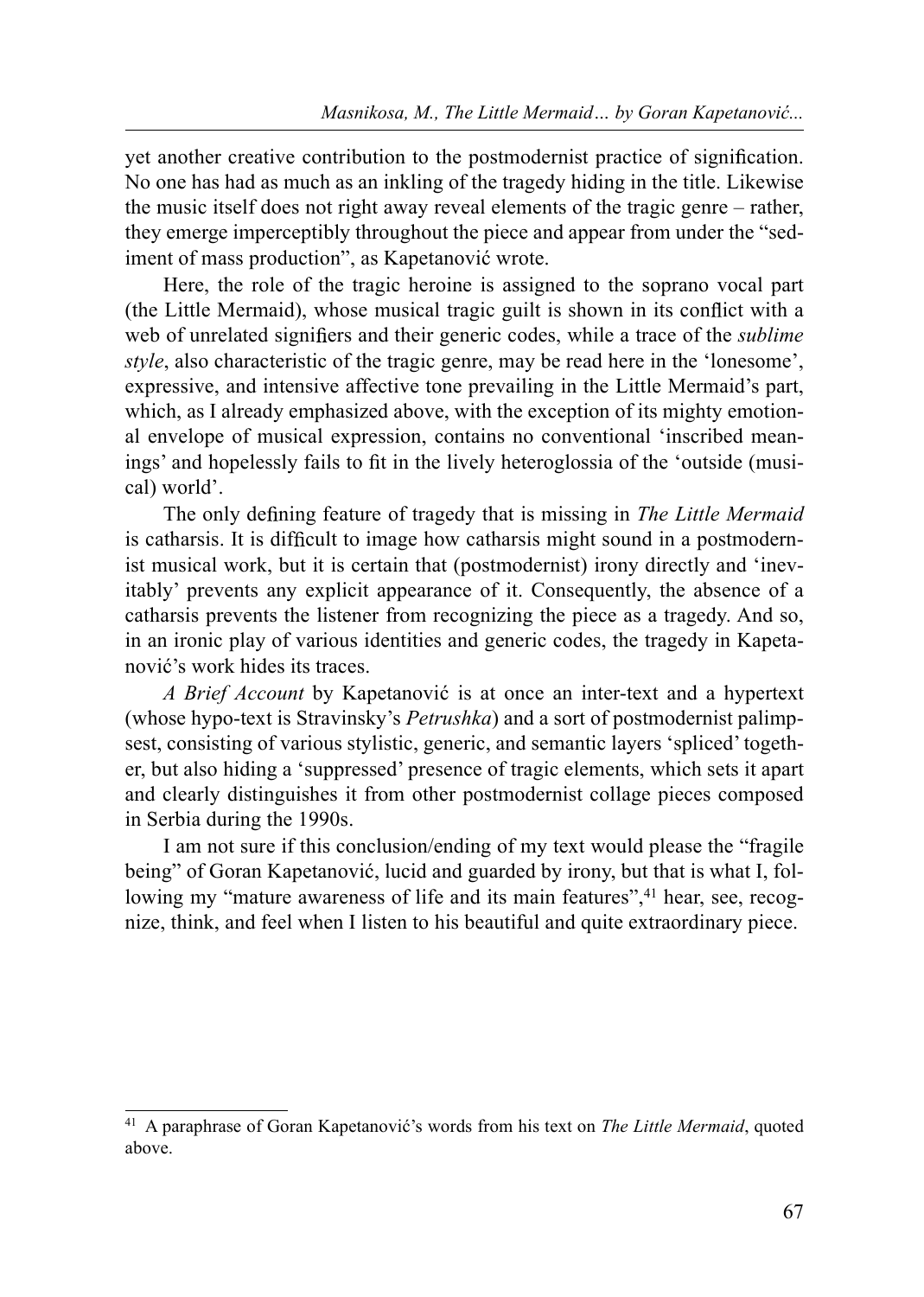#### Works Cited

- Chandler, Daniel: "Content Features", in: Semiotics for Beginners, http://visual-memory. co.uk/daniel/Documents/S4B/, accessed 10 October 2017.
- Cook, Nicholas: "Uncanny Moments: Juxtaposition and the Colla Principle in Music", in: Approaches to Meaning in Music. Ed. by Byron Almen and Edward Pearsall. Bloomington and Indianapolis: Indiana University Press, 2006, 107–134.
- Foster, Hal: "Postmodernism: A Preface", in: Postmodern Culture. Ed. and introduced by Hal Foster. London and Sydney: Pluto Press, 1983, vii–xiv.
- Kapetanović, Goran: "Sažeti prikaz neumitnog i tragičnog toka sudbine koji je krhko biće Male Sirene odveo u potpunu propast", Muzički talas, 1, 1994, 11–13.
- Kolek, Adam John: "Finding the Proper Sequence", in: Form and Narrative in the Collage Music of John Zorn (2013). Open Access Dissertations. 733, http://scholarworks.umass.edu/open\_access\_dissertations/733, accessed 9 October 2017.
- Kramer, Jonathan D.: "Beyond Unity: Toward an Understanding of Musical Postmodern", in: Concert Music, Rock, and Jazz since 1945: Essays and Analytical Studies. University of Rochester Press, 1995, 11–34.
- Kramer, Lawrence: "Musical Narratology: A Theoretical Outline", in: Classical Music and Postmodern Knowledge. Berkeley, Los Angeles, Oxford: University of California Press, 1995, 98–121.
- Kramer, Lawrence: "Music and Representation", in: Classical Music and Postmodern Knowledge. Berkeley, Los Angeles, Oxford: University of California Press, 1995, 67–97.
- Petrović, Nebojša: "Opširniji prikaz toka sudbine vizuelnog sažetog prikaza...", Muzički talas, 1, 1994, 13–16.
- Premate, Zorica: "Mala Sirena ili o praznini sveta", in: *Dvanaest lakih komada*. Belgrade, Prosveta, 1997, 41–47.
- Rifater, Majkl: "Referencijalna iluzija", Treći program, 85, 1990, 196-202.
- Stefanović, Ana: Temporality and Narrativity in Music Drama. Belgrade: Faculty of Music, University of Arts, 2017.
- Tarasti, Eero: A Theory of Musical Semiotics. Bloomington and Indianapolis: Indiana University Press, 1994.
- Veselinović-Hofman, Mirjana: Fragmenti o muzičkoj postmoderni. Novi Sad: Matica srpska, 1997.
- Vuksanović, Ivana: Aspekti preznačenja elemenata trivijalnih žanrova u srpskoj muzici XX veka. Belgrade: Univerzitet umetnosti – Fakultet muzičke umetnosti, 2006.